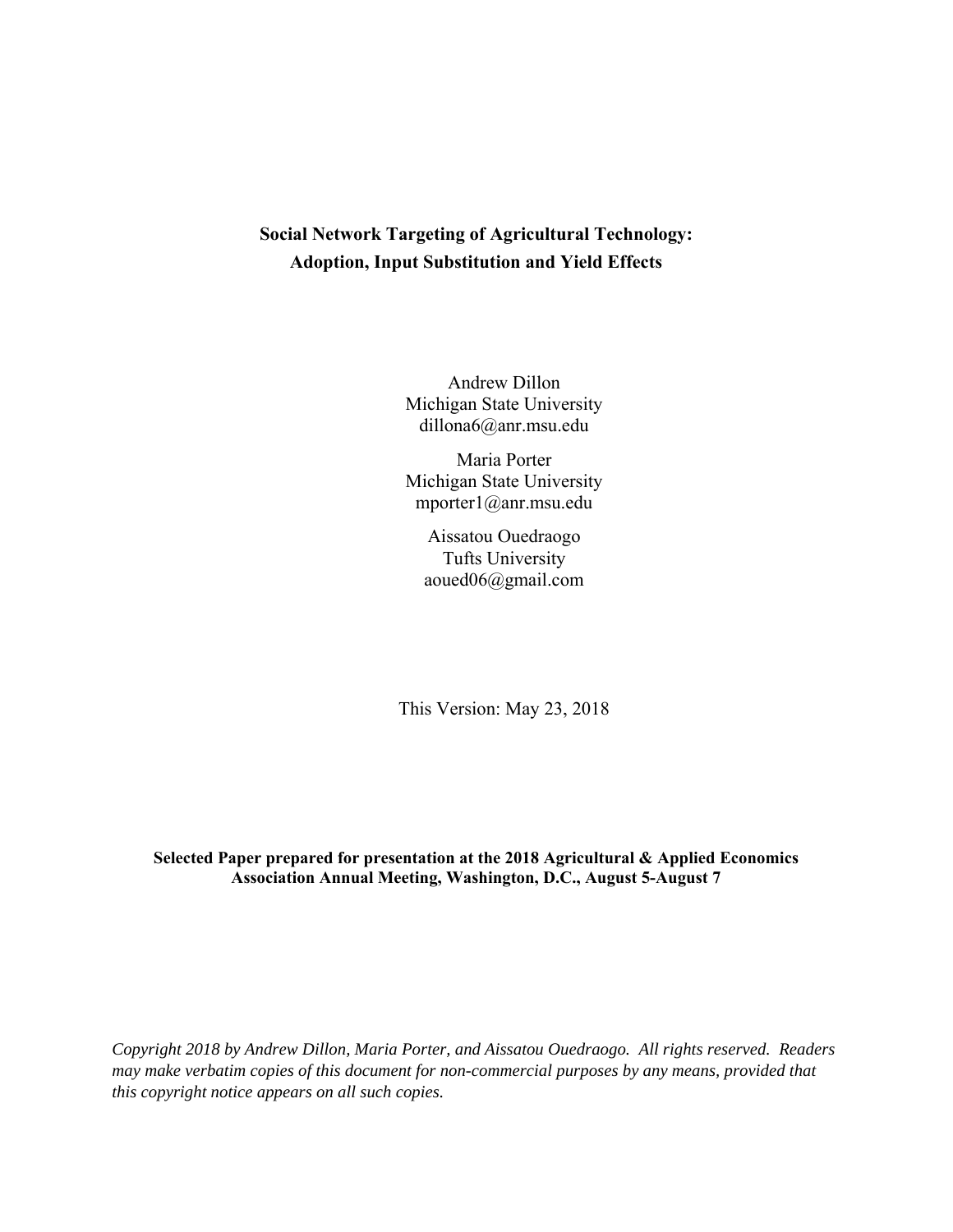# **Social Network Targeting of Agricultural Technology: Adoption, Input Substitution and Yield Effects<sup>1</sup>**

Andrew Dillon Michigan State University

Maria Porter Michigan State University

> Aissatou Ouedraogo Tufts University

This Version: May 23, 2018

## PRELIMINARY DRAFT

## **Abstract**

Among subsistence farmers in low-income countries, the potential gains from agricultural technology adoption depend crucially on who adopts new technologies, how households internally reallocate resources amongst members, and whether yield gains are realized as a result of this reallocation. In the West African Sahel, few subsistence farmers adopt new seed varieties or fertilizer when planting sorghum, the main food staple and most widely cultivated dryland crop among these farmers. Farmers in the West African Sahel face a myriad of constraints in terms of available inputs and resources, which in our study, prove to be critical complements to production inputs such as fertilizer and improved seed. To address some of these constraints, we conducted a Randomized Control Trial in which we introduced sorghum farmers in Burkina Faso to a technology for applying small amounts of fertilizer at the time of planting, and provided a randomly assigned subset of farmers with free kits comprised of mineral fertilizer and improved seed. To identify effective methods for diffusing adoption of this technique, we randomized villages to either two forms of social network targeting of influential villagers, or to a more common non-targeted approach where farmers received free kits by random assignment. We find that the targeted approach is much more effective in encouraging broader adoption in the longterm. In terms of identifying potential gains to adoption, we find that smaller landholders who were already using mineral fertilizer saw considerable yield responses from our encouragement design.

Keywords: agricultural technology adoption, social networks, household decision-making JEL codes: Q12, Q16, O12, O13, J00

<sup>&</sup>lt;sup>1</sup> Acknowledgements: We are grateful to Michael Carter, Melinda Smale, Nicolo Tomaselli, Adama Traore and Chris Udry for very helpful comments and suggestions. We are very grateful to Estelle Plat for her excellent work as our IPA Research Associate, and to Ashesh Prasann for his research assistance. We also acknowledge financial support from the Bill and Melinda Gates Foundation and BASIS Feed the Future Innovation Lab for Assets and Markets Access. The project was reviewed for ethical approval by Michigan State University (xxx).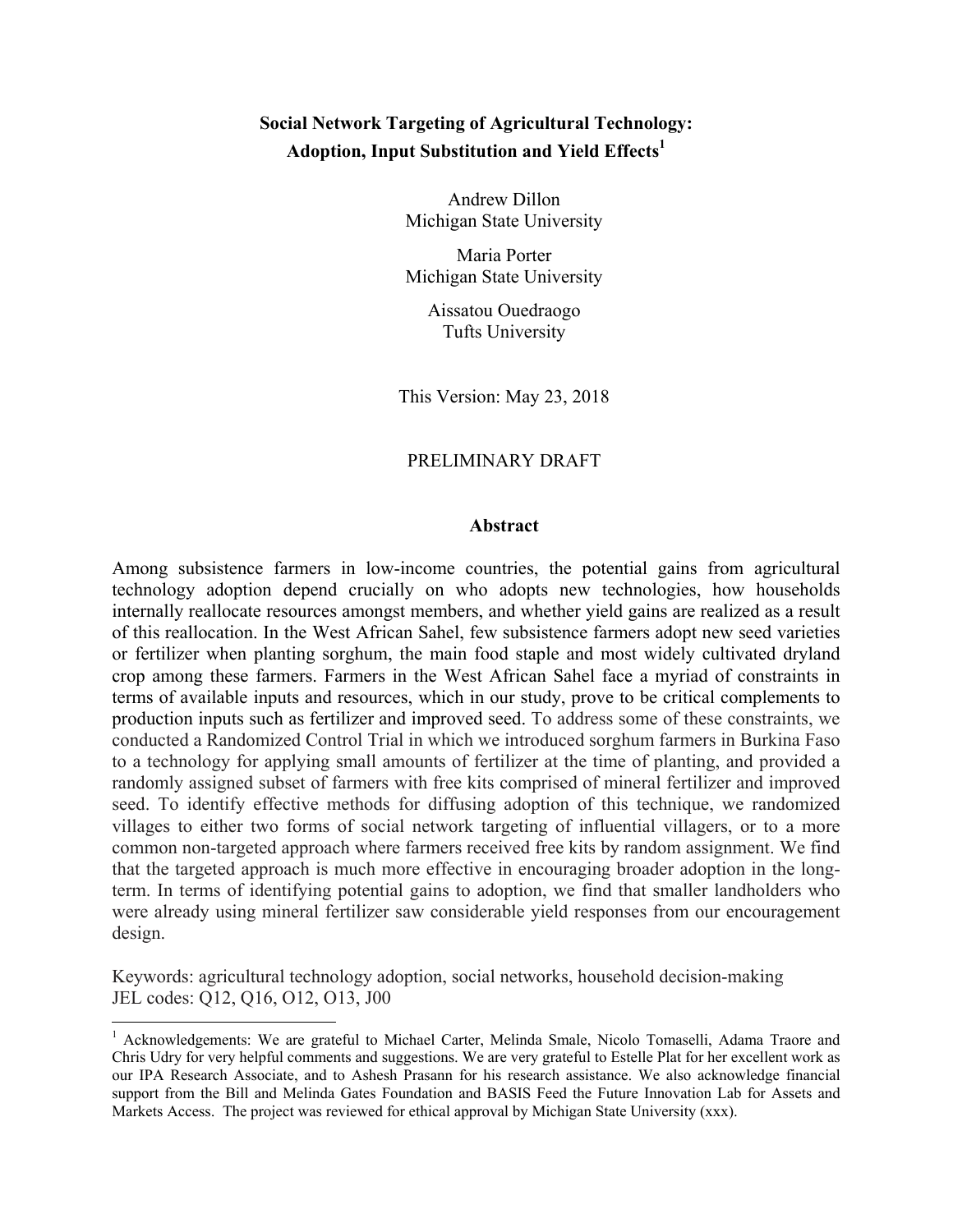## **1. Introduction**

Agricultural productivity growth is predicated on technology adoption. But the distribution of gains from technology adoption depends on who adopts new technologies, how households internally reallocate resources across plots, and whether yield gains are realized as a result of this reallocation. For example, in studying the effects of hybrid soybean seed adoption in Brazil, Bustos et al. (2016) found that initial household endowments such as weather and soil characteristics had heterogeneous effects on agricultural productivity. A large literature on technology adoption has focused on relaxing constraints to better understand which constraints<sup>2</sup> or market structures reduce agricultural investment (Duflo et al. 2008).

This paper contributes to this literature by first estimating the effects of social network targeting on adoption decisions, and secondly, estimating heterogeneity in household responses to such decisions.

In adopting a new agricultural technology, households respond differently in terms of related decisions on their use of other inputs. Such differences rely heavily on the additional constraints households face, such as the availability of complementary inputs to the new technology. As a result, the effectiveness of adopting a new agricultural technology in terms of increasing yields depends crucially on the availability of such complementary inputs.

This study provides a useful example for analyzing such dynamics, as we implement an encouragement design to promote the use of a labor-intensive fertilizer application technique

 $2^2$  For example, on credit and risk, see Karlan et al. (2014); on risk, see Cole et al. (2013); on social learning frictions within networks, see Beaman et al. (2015).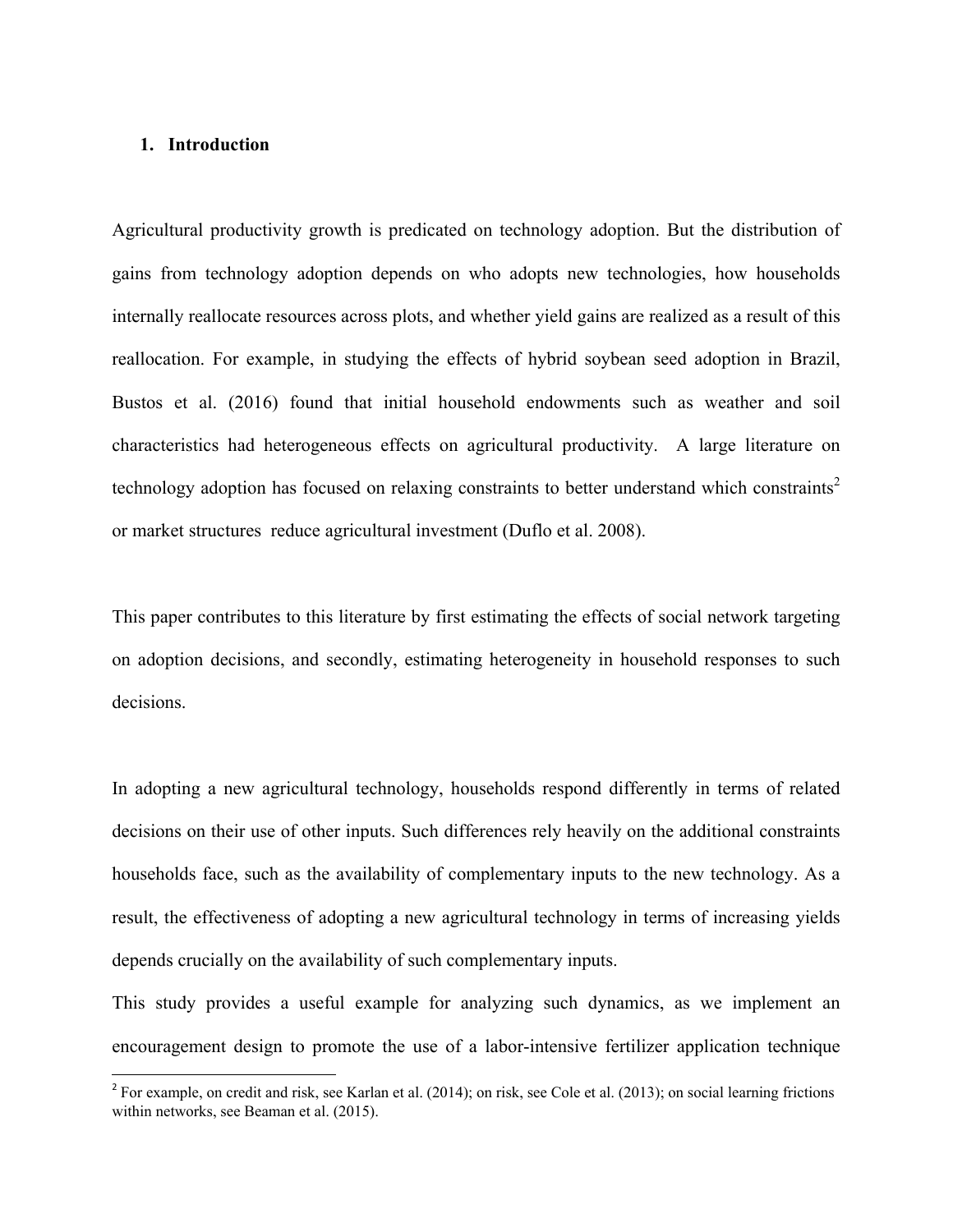called microdosing. This technique is utilized at the planting stage of crop production, with farmers applying 2 to 6 grams of fertilizer (about a three-finger pinch) in or near the seed hole.<sup>3</sup> Microdosing contrasts with more commonly used broadcast methods of fertilizer application, where fertilizer is applied as top dressing from 3 to 4 weeks after the seeded crop begins to emerge. We provided sorghum farmers with a starter kit comprised of fertilizer and seed for a half hectare plot. We also provided training on the technique. As microdosing may often require more time at the planting stage, and as the amount of fertilizer was relatively small, we expect that more resource constrained farmers, with less available family labor, would see less gains to adopting the fertilizer application technique.

To understand how such adoption decisions may be influenced by social network targeting, we assigned each of the participating villages at random to one of three distribution strategies and a control group:

(1) Starter kits were randomly distributed to 15 sorghum farmers in the village (Group A). This group provides an estimate of the intent to treat effect of random distribution. It also provides a subsample of households for which we will estimate input substitution and yield effects in the second phase of analysis.

(2) We assigned 15 starter kits to farmers in each of these villages on the basis of their network size or degree. Farmers with the 15 largest network sizes in their villages received the starter kits in this second treatment group (Group B).

(3) In the third treatment group (Group C), we assigned 15 starter kits to farmers in each village on the basis of their network influence within the village as measured by eigenvector centrality (Jackson 2008).

 $3$  The amount of fertilizer applied is equivalent to about 20 to 60 kg of fertilizer per hectare.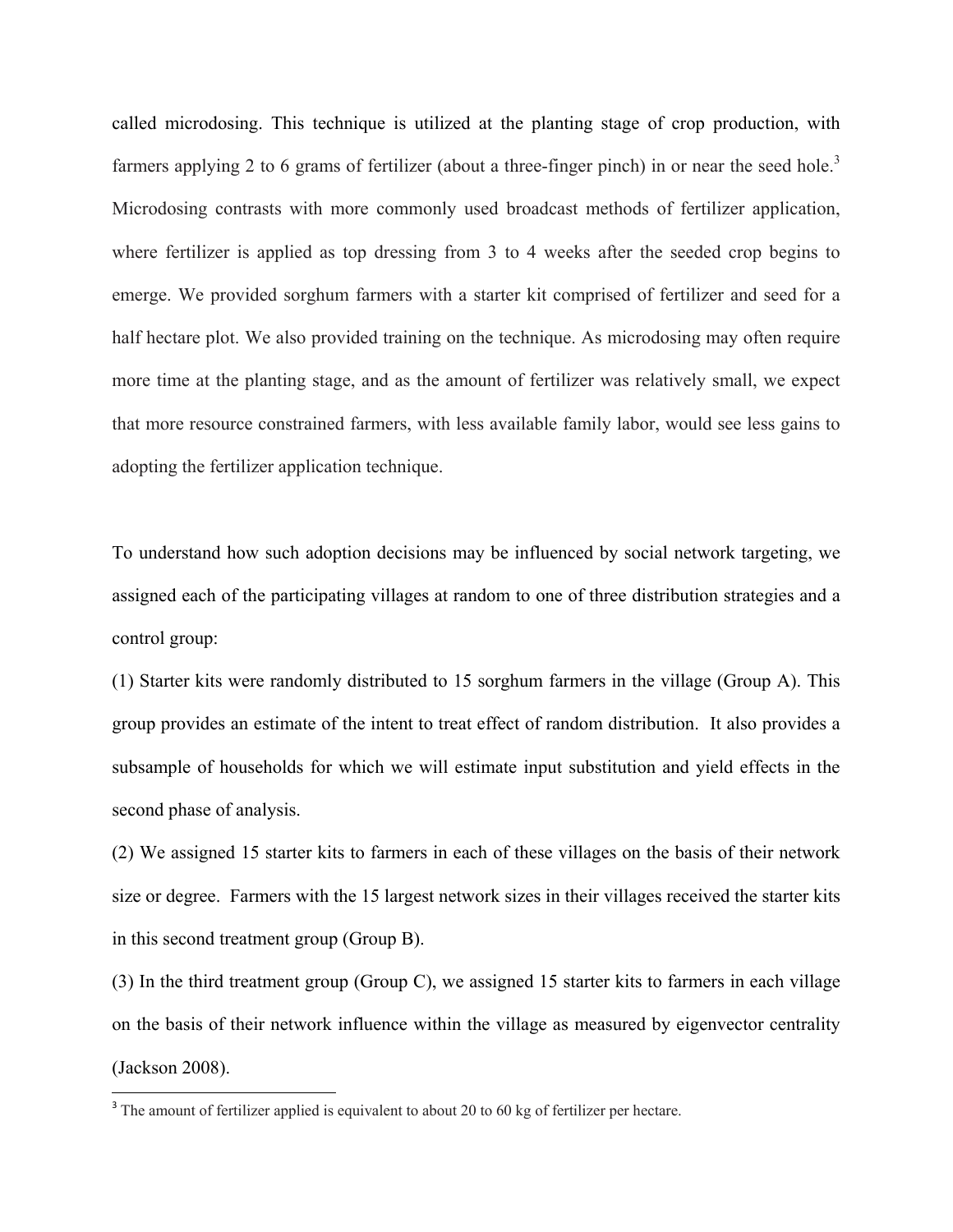(4) Finally, we also retained a control group of villages (Group D), where no training or kits were provided. These villages provide a counterfactual to the villages in (1) above.

We find that social network targeting was much more effective in encouraging sustained adoption of microdosing in the long-term compared to random distribution of starter kits. Whereas adoption rates at the plot-level were fairly similar across all three treatment groups in the year immediately following the free distribution of kits, when households were surveyed again four years after the initial distribution of kits, adoption rates had increased in the villages where social network targeting took place, and there was no difference in adoption rates between Groups A and D (random assignment and control group villages).

We find that while our intervention was effective in encouraging sorghum plot managers to use greater amounts of fertilizer, treatment effects varied both by plot size and by whether or not the farmer had already been applying mineral fertilizer to sorghum plots. Treatment intensity varied with plot size, because all households received the same amount of fertilizer, and households with smaller plots (below the median level) were more affected by being assigned treatment compared to those with larger landholdings. In terms of impacting fertilizer use, treatment effects were greatest for, and were maintained in the long-term, by small landholders who had not previously used mineral fertilizer. However, yield response was only notable in the short-term among the small landholders who had been using mineral fertilizer previously. In all, these results suggest that farmers who faced severe resource constraints in potentially complementary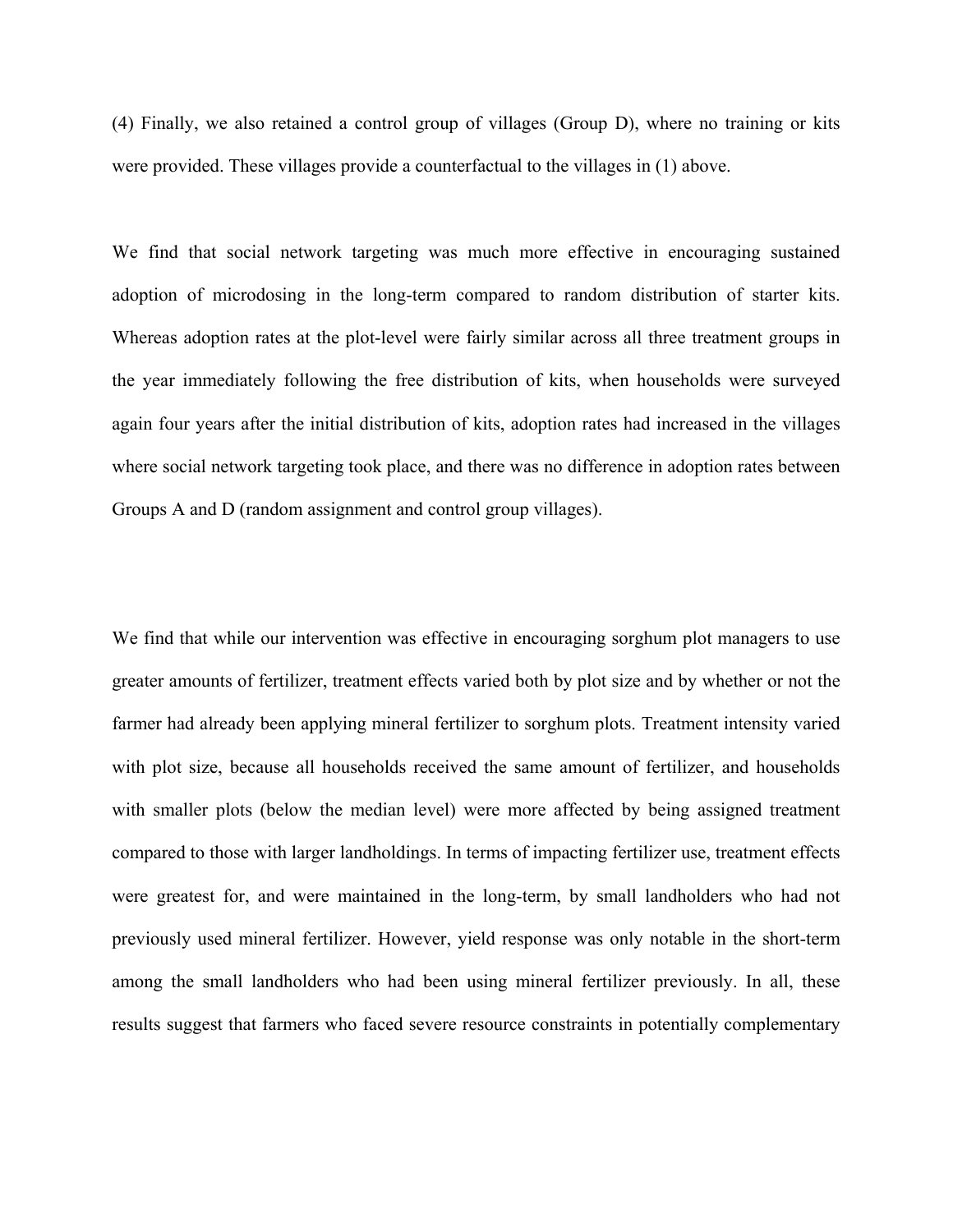inputs to fertilizer and improved seed were limited in the potential gains they could derive from our free distribution of these inputs.

In the following section, we outline the experimental design. Section 3 describes the household demographics and production characteristics and balancing tests. Section 4 outlines the estimation methods. Section 5 summarizes the results and findings, and is followed by a discussion and conclusion.

#### **2. Experimental Design**

The focus of our study is to address the constraints to agricultural technology adoption among severely resource-constrained farmers who would potentially benefit from adopting microdosing, a technique that has proven to increase sorghum yields considerably in experimental plots (Ministry of Agriculture, Burkina Faso 2010). We therefore selected provinces in Burkina Faso where there was high prevalence of sorghum cultivation and little cultivation of cash crops. In doing so, we chose to conduct our study in Bam and Sanmatenga provinces from the Center-North region of the country, and Passoré province from the North region. . Like many rural households in the West African Sahel, households in these three provinces heavily rely on dryland sorghum cultivation as their main food staple. Although sorghum is a major source of livelihood for many households in Burkina Faso, national level average sorghum yields are estimated at 0.8 tons per hectare, despite the potential to attain over 2 tons per hectare (Ministry of Agriculture, Burkina Faso 2010).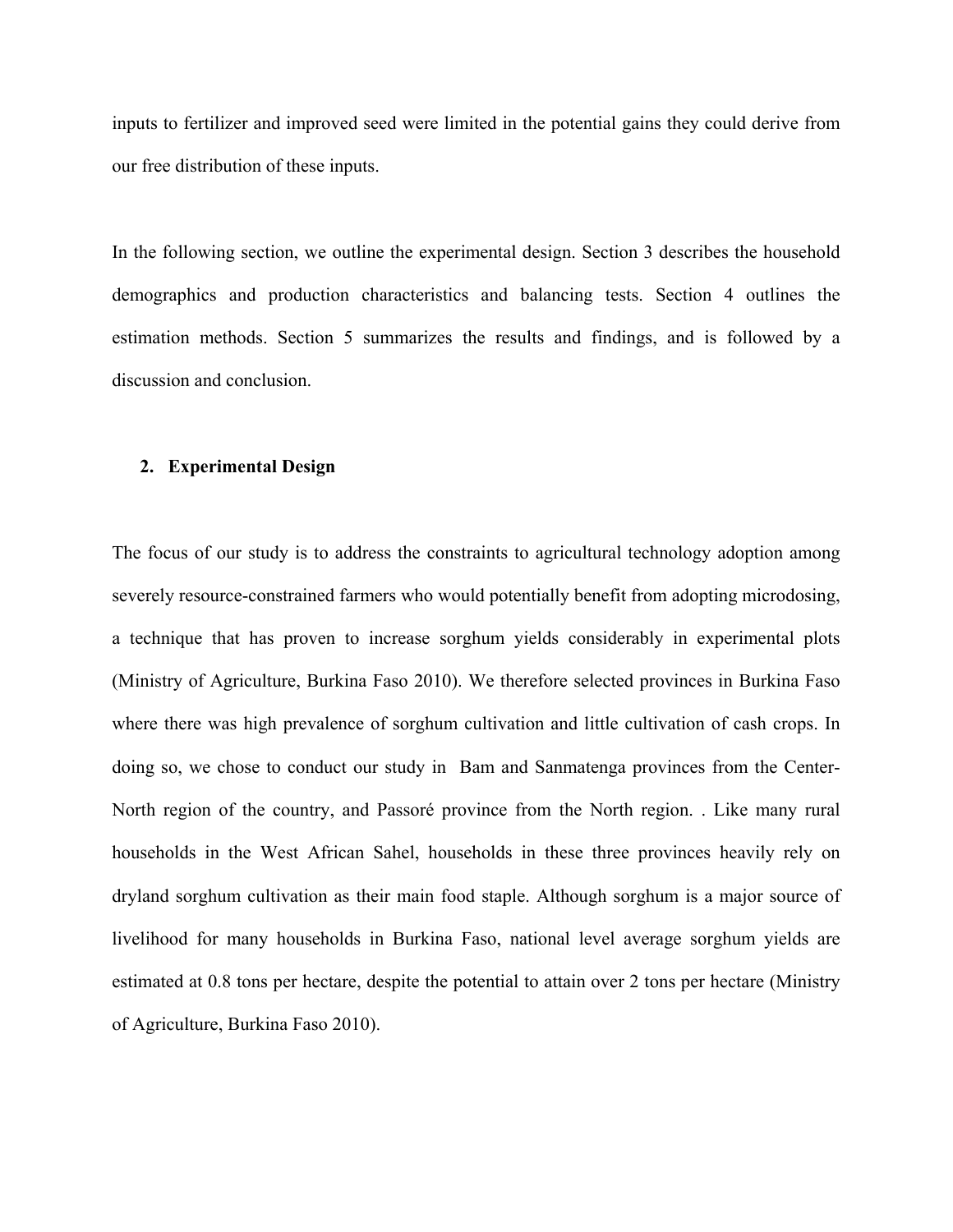## *A. Household and Social Network Census*

As a main focus of our study is to understand the relative effectiveness of social network targeting in encouraging adoption, we collected social network census data to carry out such targeting. To do so, we restricted our sample of villages to those where such data collection would be feasible; that is, to villages that were not too large for surveying all households. We therefore restricted our study design to villages with a population size between 190 and 800, and where there were between 70 and 120 households living in the village in total. In the three selected provinces, this criteria left us with 925 villages in total.

We then randomly selected 80 villages for Group A, and 20 villages for each of the remaining groups outlined above (Groups B, C, and D). .

In each of 80 villages in Group A, approximately 15 households were randomly selected to receive free micro-packets of certified sorghum seed and fertilizer. We also provided training in microdosing application to all households in treated villages (Groups A, B, C).4

Within each village, all household heads and their members were fully enumerated in an initial visit. The village enumeration included questions about plot information, sorghum production, and adoption of improved seeds and fertilizer. To measure adoption decisions, we conducted a similar exercise in two follow-up waves of data collection: one year immediately following the

<sup>&</sup>lt;sup>4</sup> The certification of the seed and training in microdosing application technique to all treated households were implemented by INERA, the public agricultural research institution in the country. The supply of the microdosing packets was performed by AGRODIA, in collaboration with INERA's trainers.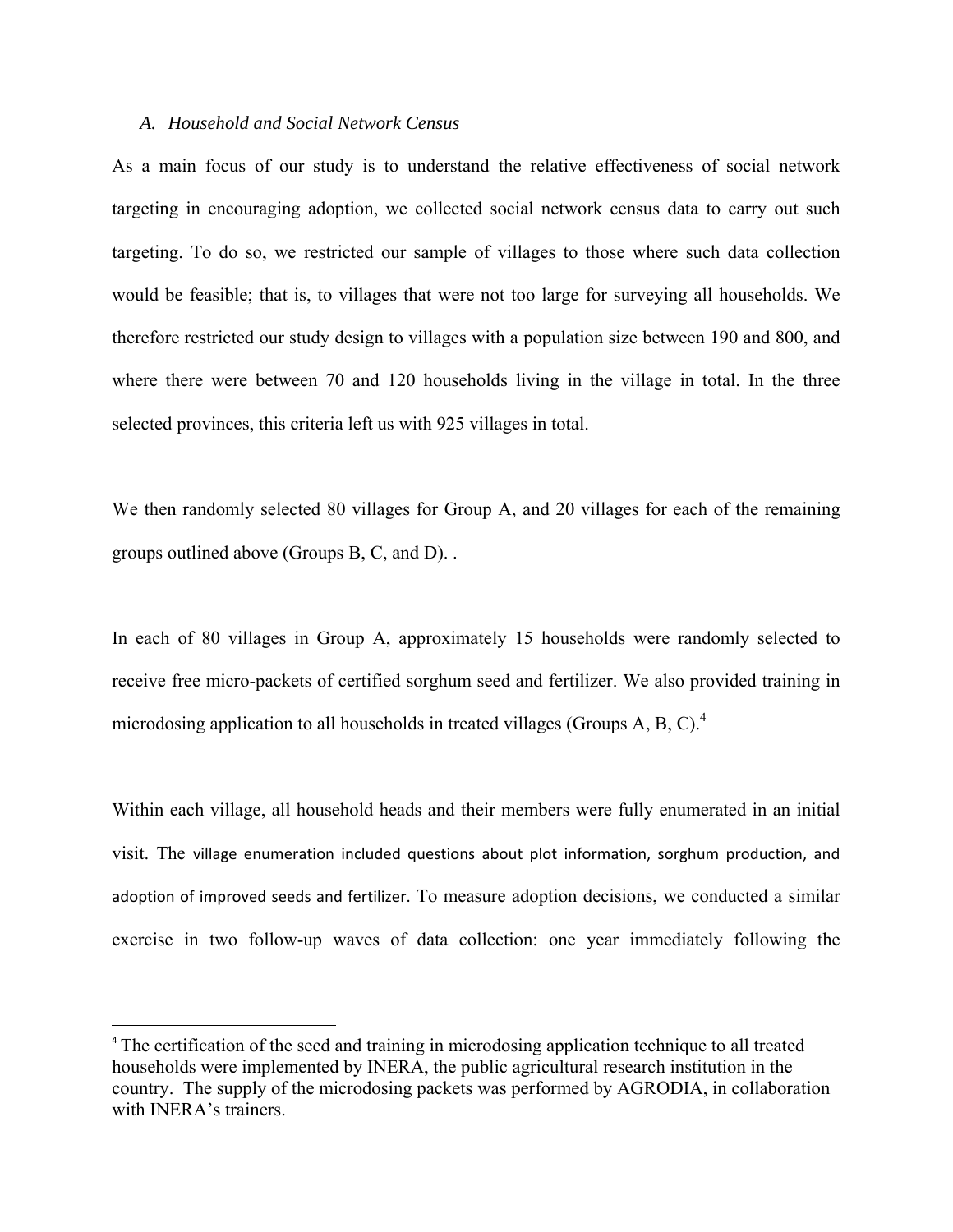distribution of kits and training, and four years following this distribution and training. Attrition rates were relatively low in both follow-up rounds.

The original village enumeration and follow-up surveys were conducted in all 140 villages. However, a social network census was conducted for 100 of these villages. As social network information was required for targeting influential individuals in villages in Groups B and C, we collected social network census data in all 40 of these villages. We also did so in the control villages (in Group D). Due to budget limitations, we collected social network census data from 40 of the 80 villages in Group A. The relatively large number of villages in Group A enables us to identify the effects of random distribution of starter kits on adoption decisions, yields, other input substitution decisions, and potential secondary effects of the receiving kits. However, for analyzing adoption and diffusion of technology across households, we have data on 40 of these 80 villages for comparison to the 40 villages where kits were distributed to the most influential members.

From each household, a male and a female farmer who were considered to be the most knowledgeable in the household were asked to list members of the village who were in their social networks. These village members were identified on the basis of several criteria: those with whom they spoke frequently regarding agriculture, those with whom they had financial transactions, those who were their relatives or agricultural plot neighbors, and those who were members of the same organizations with which they were affiliated. All of these "social network links" were pooled together for each household..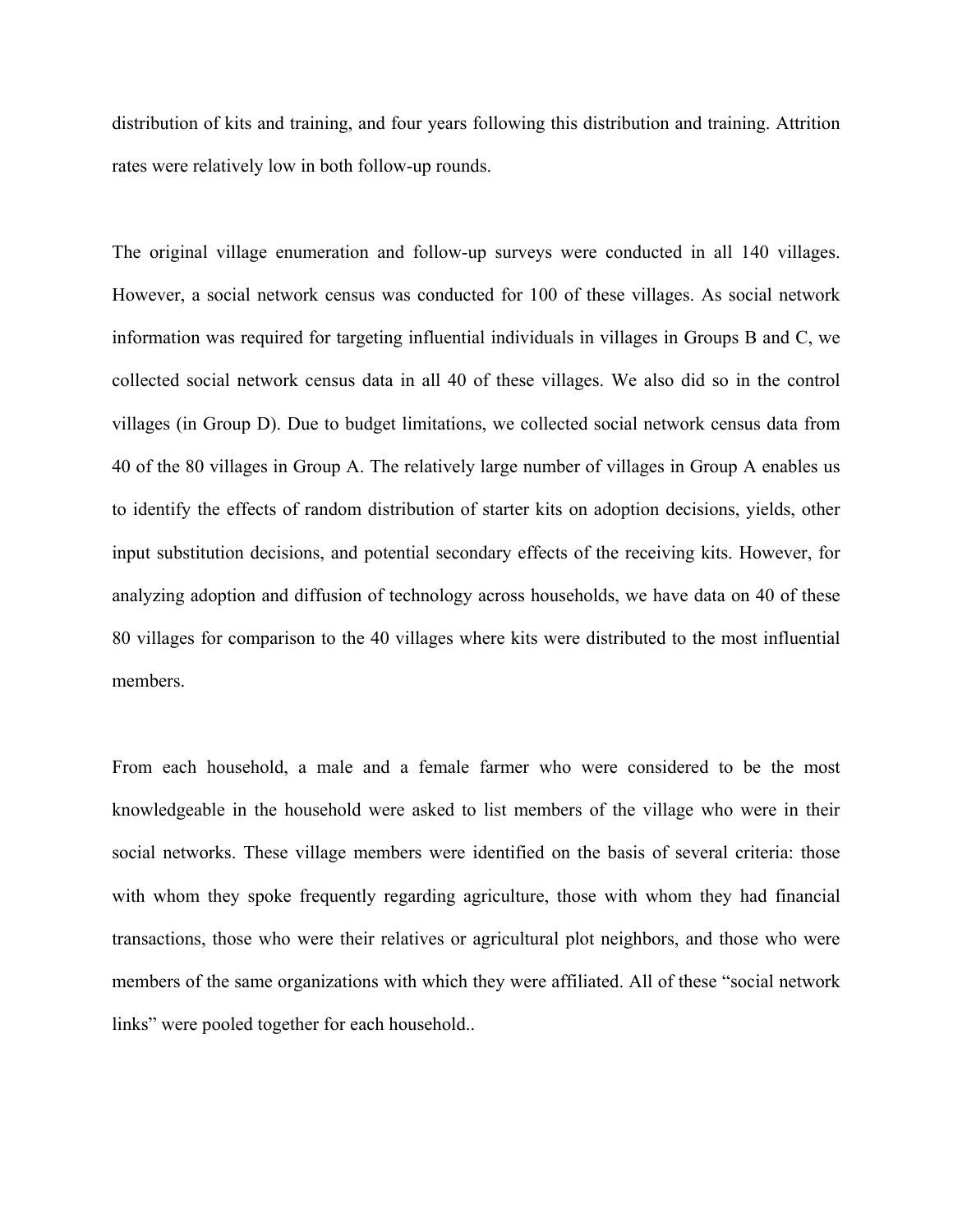We then used this data to calculate the total number of links for each household, as well as the household's eigenvector centrality, a measure of network influence (Jackson 2008). This information was used to identify recipients of starter kits in villages allocated to treatment Groups B and C.

## *B. Household Survey*

To estimate input substitution and yield effects, a more detailed household survey of production activities was required. In each of the 80 villages in treatment Group A and in each of the 20 villages in control Group D, we randomly sampled approximately 30 households growing sorghum. Of these surveyed households, 15 households were randomly selected to received microdosing starter kits, and the remaining 15 surveyed households served as a counterfactual to our treated households. For all 30 households in each of the 100 villages, we conducted baseline and follow-up household surveys, where we collected detailed production and socio-economic information. Thus, detailed household surveys were conducted for 2400 households in all 80 villages in treatment Group A, and for 600 households in all 20 villages in control Group D. We conducted a second wave of follow-up households surveys in 40 of the 80 originally surveyed Group A villages (those where the social network census had been conducted), and all Group D villages. Attrition rates were low in both follow-up periods.

#### **3. Household demographics and production characteristics**

Tables 1 and 2 present summary statistics of pre-intervention household demographic and production characteristics for both the pooled sample (columns 1 and 2) and by treatment assignment (columns 3 through 6). In both Tables 1 and 2, columns 3 and 4 summarize statistics for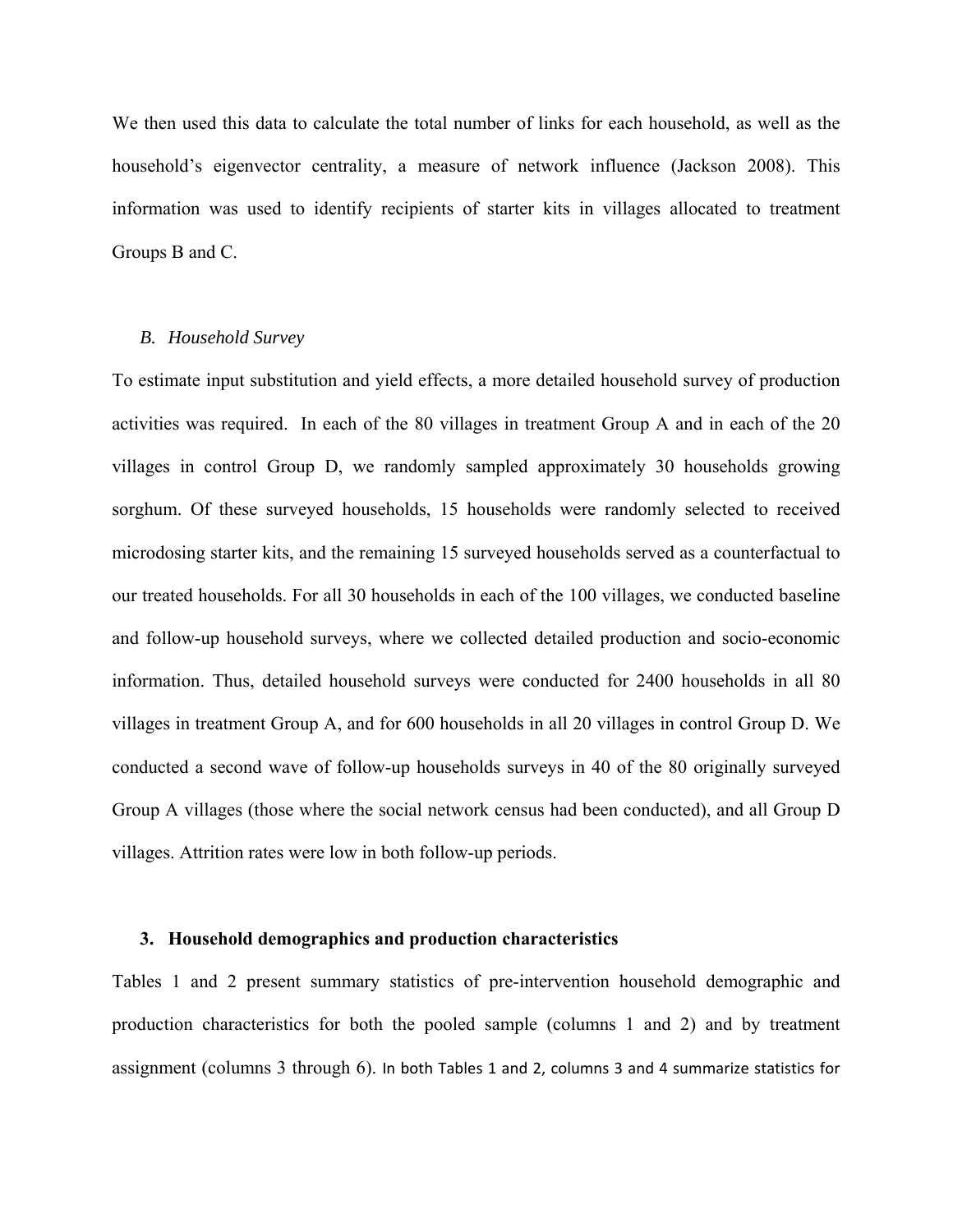untreated households in both treatment and control villages, while columns 5 and 6 summarize statistics for households assigned to treatment. To ensure that both demographic and production characteristics are balanced across treated and untreated households, we tested the mean equivalence across the two groups of households, with standard errors clustered at the village level; p-values for these means tests are reported in the last columns of Tables 1 and 2 and indicate that the randomization produced balanced assignment and control groups of households..

The statistics for the pooled sample in Table 1 show that on average, household heads are approximately 49 year old and only about 12% of the households are female-headed households. While the average number of adults in the household (those ages 15 years or older) is about 5.5, the average number of female members tends to be slightly higher than that of male members. One factor that might explain this is the high prevalence of polygamy, as more than 40% of the sample are polygamous households.

Household-level production characteristics are presented in columns 1 and 2 of Table 2. We report statistics for the household crop choice portfolio, land area allocated to crop cultivation, labor allocation by specific agricultural activity, fertilizer use, and crop yield performance. Note that we do not report statistics for sorghum as crop choice, because all households are sorghum growers, which was the primary criterion used in the sample selection. The statistics show that millet is the most significant crop other than sorghum, as more than 42% of households reported having at least one plot where millet is the main crop. The corresponding statistics for peanut and maize are about 12 and 10%.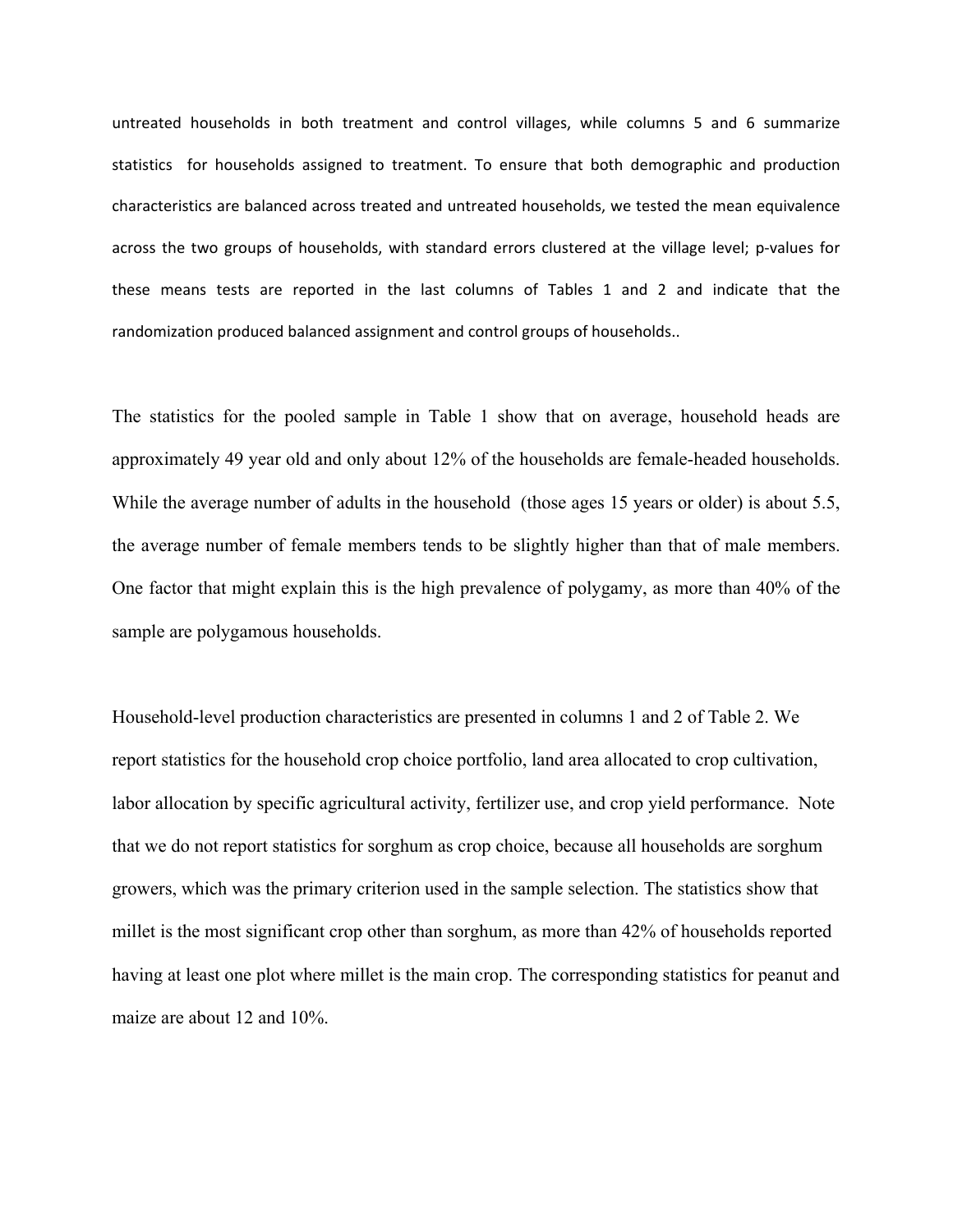The pattern in crop choice is also reflected in the total land devoted to the cultivation of these crops. While on average total land holding is about 4.6 hectares, the area of land devoted to sorghum production (as main crop) is about 3.5 hectares, resulting in up to 75% of the household total land holding being allocated to sorghum alone. These statistics are strongly reflective of the fact that sorghum constitutes the main staple food crop in the study area.

Descriptive statistics for labor allocation, expressed in person-days per hectare, are also presented in Table 2 for six agricultural activities ranging from land preparation (i.e., plowing) to harvest. On average, total labor allocation at the household level is about 86 person-days per hectare. Weeding tasks alone make up to 45% of this total labor allocation, making it by far the most labor intensive agricultural activity.

The last block of summary statistics in Table 2 summarize average crop yield performance at the household level and average rates of mineral fertilizer application. These statistics are unconditional on crop cultivation, which explains the very low level of yield for non-sorghum crops, especially, for rice, peanut and niebe, given the low proportion of households growing these crops. While all households in the sample cultivate sorghum, sorghum yield is only about 600 kilograms per hectare. This figure is significantly low compared to the reported national average yields for cereal crops, which is approximately 1,200 kilograms per hectare (World Bank,  $2014$ ).<sup>5</sup> Given that sorghum is the main staple food for these households, these statistics highlight the need for increased sorghum productivity in these regions.

<sup>5</sup> http://databank.worldbank.org/data/reports.aspx?source=2&series=AG.CON.FERT.ZS&country=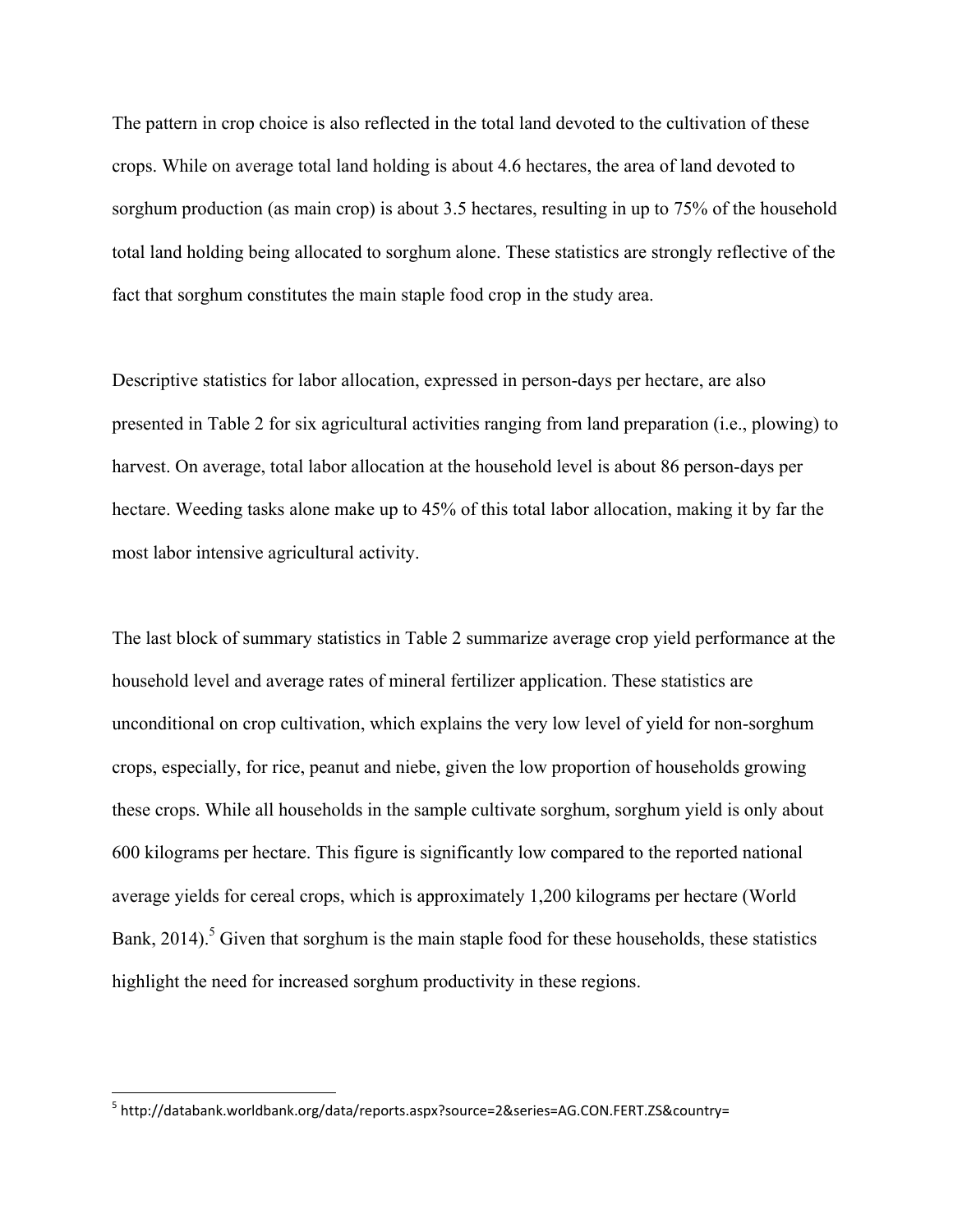The proportion of households who applied mineral fertilizer (in the cultivation of any type of crop) before the program intervention was about 44%. Fertilizer application intensity, unconditional on fertilizer use, was about 17 kilograms per hectare. This figure, which is strikingly low, is similar to national level statistics reported by the World Bank.<sup>6</sup> Even after restricting the sample to only households who used fertilizer, the amount applied per hectare is only approximately 25 kilograms per hectare, (figure not reported here) while the standard recommended application amount varies between 100 and 200 kilograms per hectare.

#### **4. Estimation Methods**

We outline the methods used to estimate the intent to treat (ITT) effects of receiving microdosing kits and related training on microdosing adoption, input substitution and yield. In a second set of regression specifications, we also estimate the treatment on the treated effects on yield among those sorghum farmers who adopted microdosing.

## *A. Microdosing Adoption*

We estimate adoption dynamics using two units of analysis, the household and the plot. At the household level, we estimate the intent to treat effect of village level social network targeting treatments based on random allocation, degree targeting or eigenvector centrality targeting as follows:

$$
y_{hj} = \alpha + \beta_1 \operatorname{Tr}_j + \beta_2 \operatorname{Td}_j + \beta_3 \operatorname{Tec}_{hj} + \gamma X + \epsilon_{pghj} \tag{1}
$$

In this regression specification,  $y_{hj}$  is a microdosing knowledge or adoption indicator for household *h* in village *j*. If the household has correct knowledge about microdosing or has

 $^6$  See the World Bank DataBank of World Development Indicators at:

http://databank.worldbank.org/data/reports.aspx?source=2&series=AG.CON.FERT.ZS&country=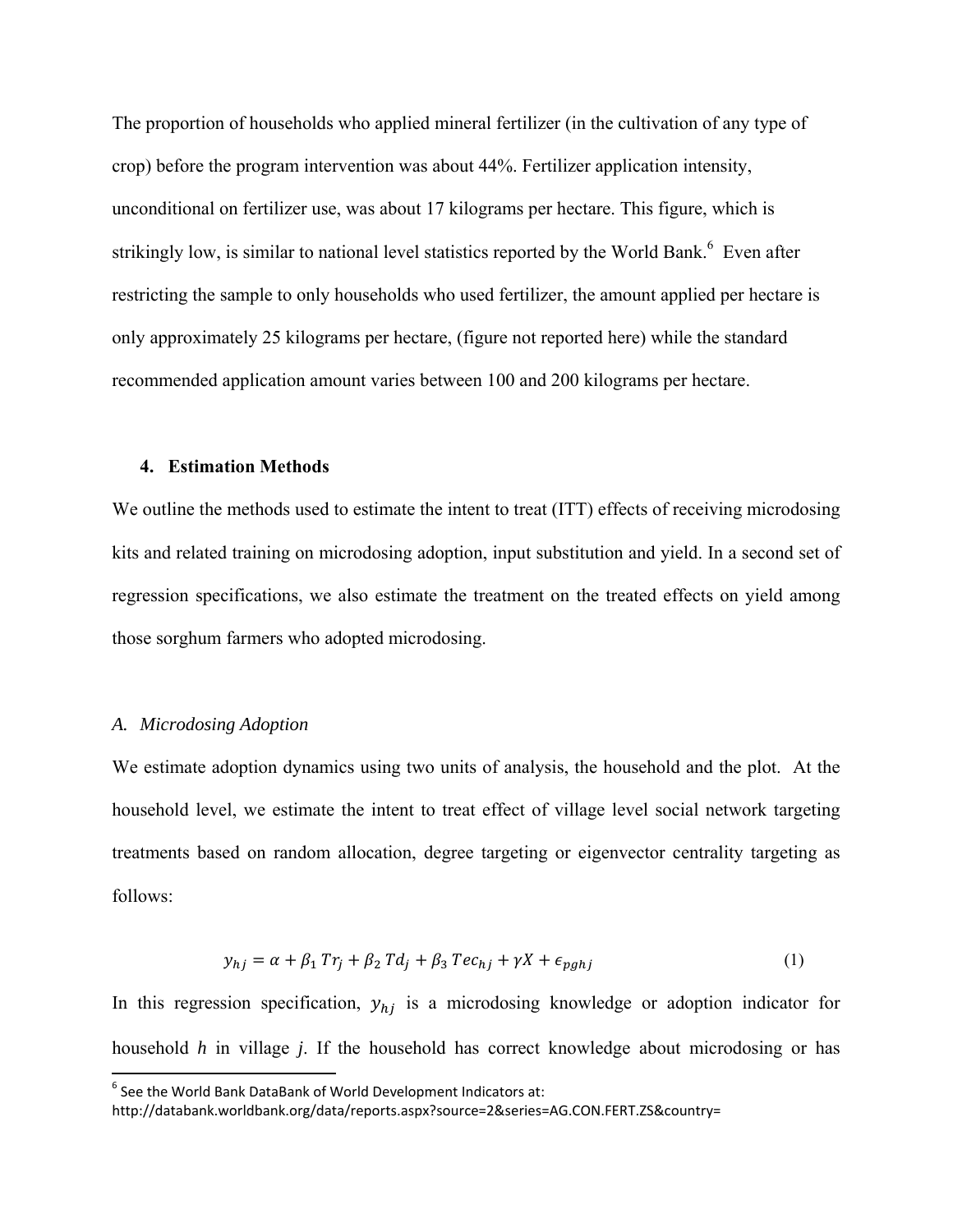adopted microdosing on at least one of their plots, this variable takes the value of one and zero otherwise. The variable  $Tr_i$  is an indicator for whether the treated household resided in a village where kits and training were randomly assigned. The variable  $Td_i$  is an indicator for whether the treated households was selected according to degree while  $Tec_i$  is the indicator variable for an eigenvector centrality targeted village. The excluded category for these indicator variables is the control group households. The additional controls  $(X)$  includes household sorghum land size as the magnitude of the treatment will differ depending on the household's initial endowment of land. Standard errors are clustered at the level of the village to reflect the clustered treatment design.

In our second adoption specification, we estimate the intent to treat effect at the plot level to better understand adoption heterogeneity, particularly by gender of the plot manager:

$$
y_{pghj} = \alpha + \beta_1 Tr_j + \beta_2 Td_j + \beta_3 Tec_{hj} + \beta_4 Female_{pghj} + \beta_5 (Tr_{hj} \times Female_{pghj}) + \beta_6 (Td_{hj} \times Female_{pghj}) + \beta_7 (Tec_{hj} \times Female_{pghj}) + \gamma X + \epsilon_{pghj}
$$
\n(2)

In this specification,  $y_{pghj}$  is a microdosing knowledge or adoption indicator for plot  $p$  managed by a farmer of gender *g in* household *h* in village *j*. If the plot manager has correct knowledge about microdosing or has adopted microdosing on their plot, this variable takes the value of one and zero otherwise. As in Equation 1, the variable  $Tr_i$  is an indicator for whether the treated household resided in a village where kits and training were randomly assigned. The variable  $Td_i$ is an indicator for whether the treated households was selected according to degree while  $Tec_i$  is the indicator variable for an eigenvector centrality targeted village. The excluded category for these indicator variables is the control group households. Regression (2) also includes the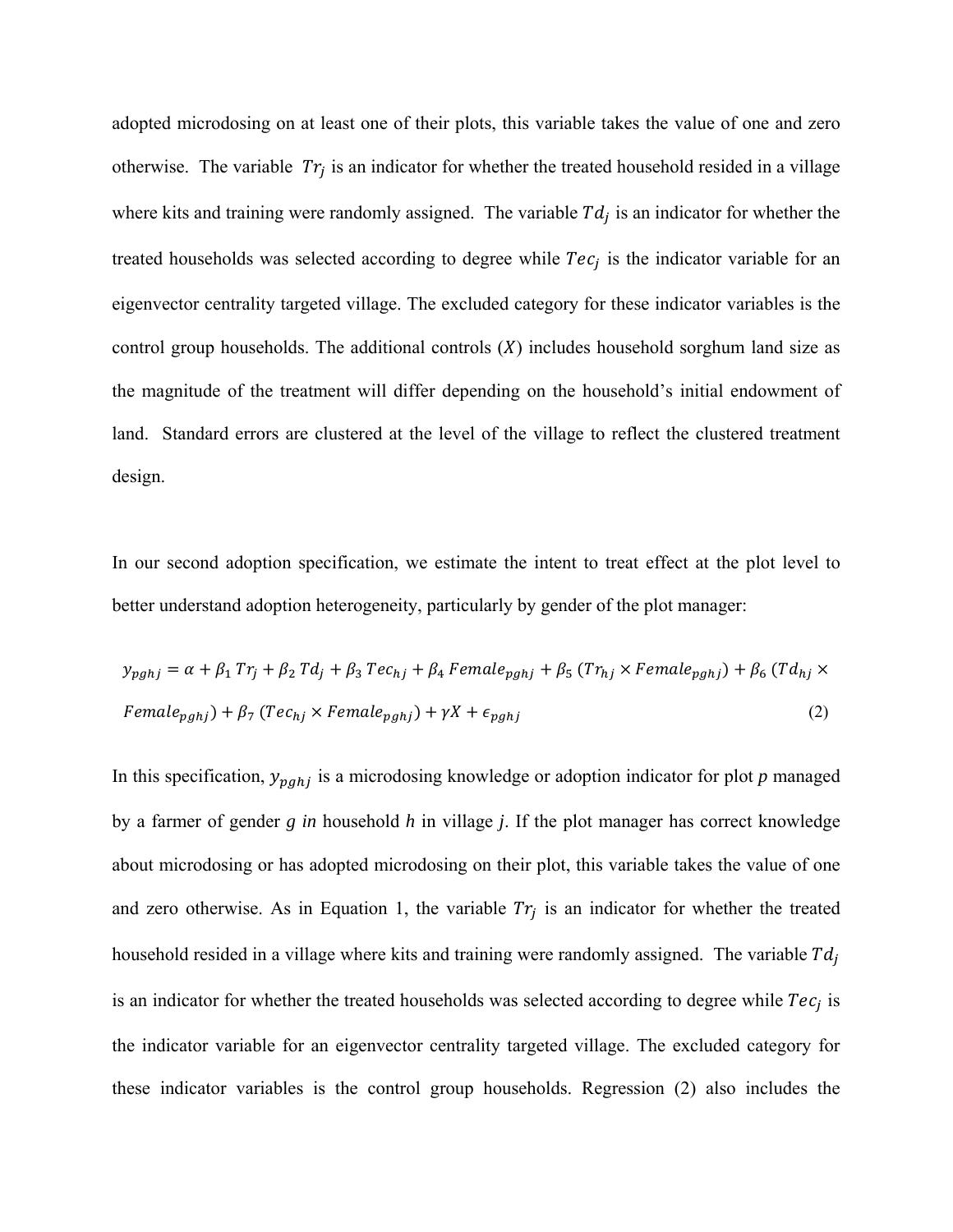interactions between the three treatment group indicator variables and the gender of the plot manager. The additional controls  $(X)$  includes household sorghum land size as the magnitude of the treatment will differ depending on the household's initial endowment of land. Standard errors are clustered at the level of the village to reflect the clustered treatment design.

#### *B. Input Substitution and Yield Effects*

To capture potential dis-adoption dynamics, regressions are estimated separately for each of the two follow-up periods in 2014 and 2017. Since treatment was allocated to managers of sorghum plots, and since the majority of those managing sorghum plots are men, the sample is restricted to men in the household who managed sorghum plots prior to treatment.

We first estimate OLS regressions on an indicator for whether household *i* in village *j* received a kit in 2014:

$$
Y_{ij}^k = \beta Treatment_{ij} + \gamma X_{ij} + \mu_j + \varepsilon_{ij}^k
$$
\n(3)

Plot-specific outcomes (indexed by *k*) include the following: kilograms of fertilizer applied; labor in number of person-days; and kilograms of sorghum yield. All outcomes are in natural logarithms, and in per hectare terms. Since treatment is a household-specific indicator, standard errors are clustered by household to address potential correlation across plots within the same household.

Labor is included among the outcome variables because microdosing is a relatively laborintensive technology, requiring significant amounts of time during the planting period, when fertilizer needs to be applied to each individual seed hole. Since households with greater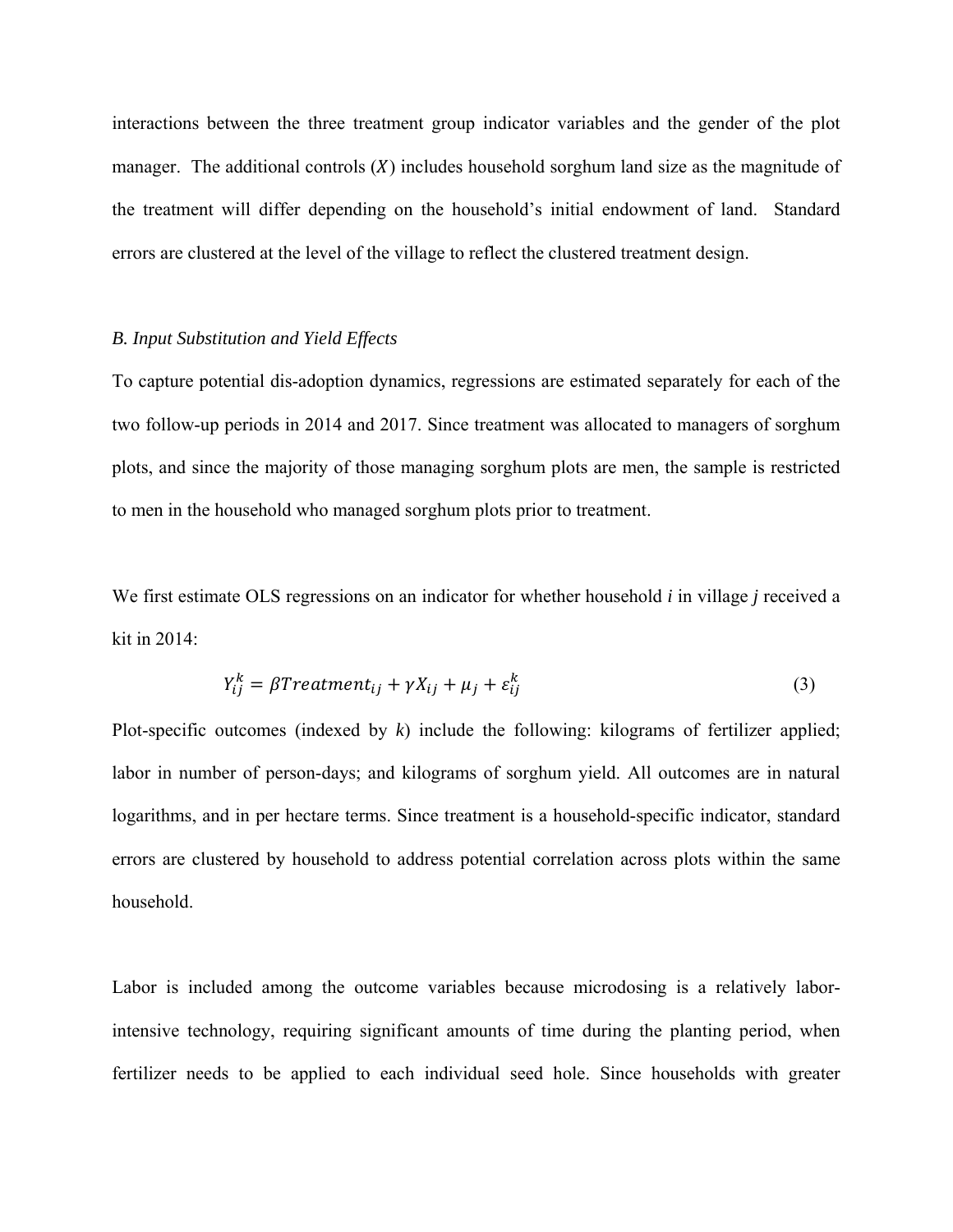numbers of members would have more labor available, the number of person-days per hectare is divided by the number of household members.

We control for the number of plots on which the plot manager planted sorghum as the main crop prior to treatment  $(X_{ij})$ . This accounts for the fact that those with more sorghum plots at baseline enter into the regresssion estimates more frequently compared to those with fewer sorghum plots at baseline.

Finally, we include village fixed effects  $(\mu_i)$  in all specifications in order to control for villagespecific unobservable factors that may influence outcomes and would therefore bias estimated treatment effects. These may include village-specific agronomic or weather-related factors, as well as cultural-specific norms or customs that may influence sorghum-related production decisions and outcomes. By including village fixed effects, the comparison group of plot managers to those who were received kits are other plot managers in the same village who did not receive kits but had access to training in microdosing.

The experimental design was an encouragement design to promote the use of mineral fertilizer among two groups of plot managers: those who were not already using mineral fertilizer, as well as those who were using less effective fertilizer application methods such as broadcasting. Approximately 55% of male plot managers did not use mineral fertilizer prior to receiving kits. To examine potential differences in treatment effects between these extensive and intensive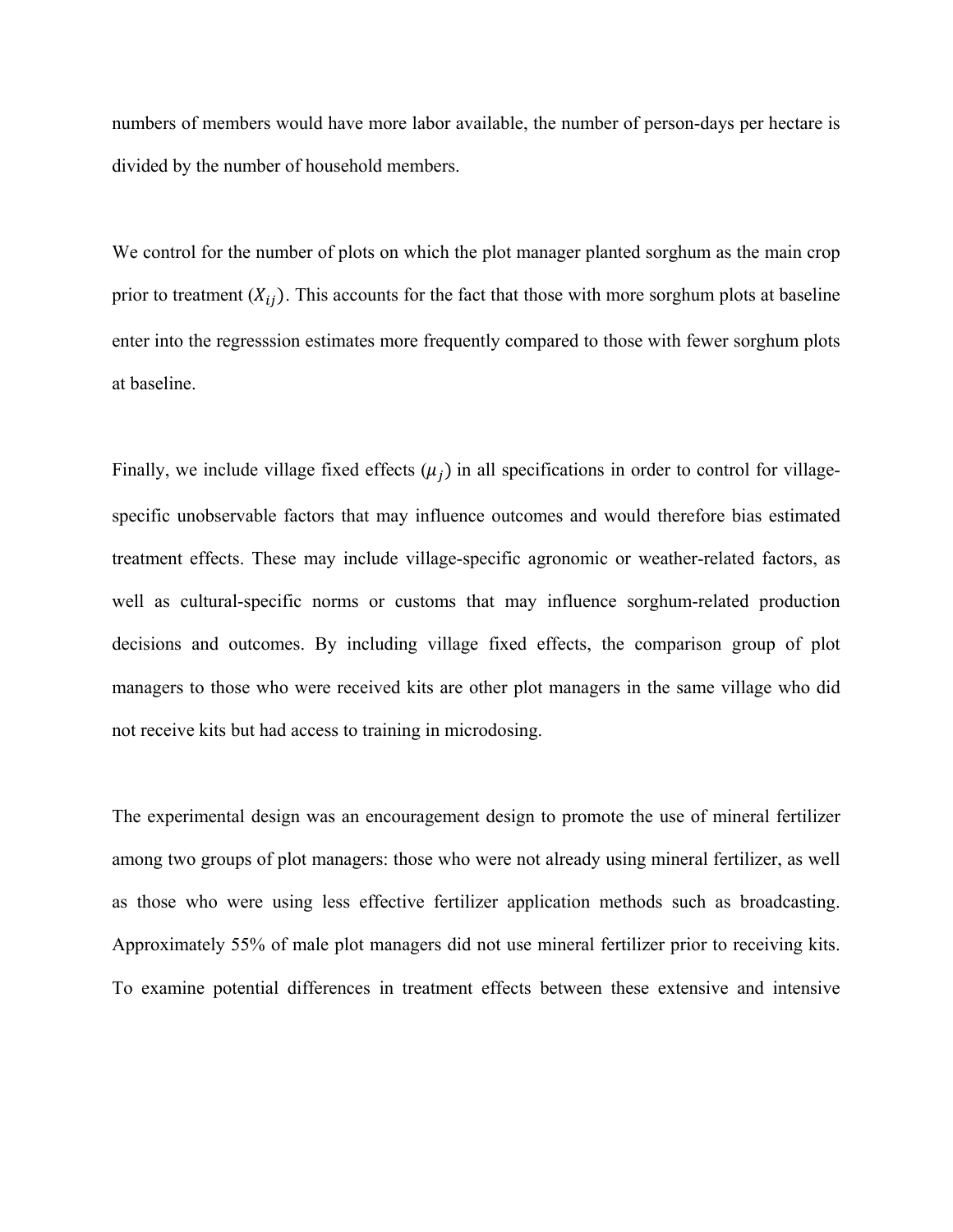margins, we estimate additional, separate regressions among plot managers who did not use mineral fertilizer prior to treatment, and those who did do so.<sup>7</sup>

Intensity of treatment also varies considerably by plot size. This is because all treated households received the same amount of fertilizer, regardless of the amount of land where sorghum was planted prior to treatment. As a result, those with relatively small plots devoted to sorghum received more fertilizer per hectare compared to those with larger sorghum plots. These differences in treatment intensity can be manifested both in terms of use of fertilizer and labor inputs, as well as sorghum yields.

Such differences across varying plot sizes would imply that treatment effects, particularly for yield per hectare, would vary considerably across varying plot size. To estimate such heterogenous treatment effects in terms of plot size, we interact the household-specific treatment assignment indicator with an indicator for whether the total number of hectares the household devoted to sorghum prior to receiving a kit was above the median across all households in the sample  $(\tau)$ . Maintaining the same notation as previously, we therefore estimate the following:

$$
Y_{ij}^k = \beta_1(Treatment_{ij} \cdot 1\{Plot \, Size_{ij} < \tau\}) + \beta_2 Treatment_{ij}
$$

$$
+\beta_3 \cdot 1\{Plot\ Size_{ij} < \tau\} + \gamma X_{ij} + \mu_j + \varepsilon_{ij}^k\tag{4}
$$

As in the previously outlined OLS regressions, outcomes of interest vary at the plot level, and standard errors are clustered by household. Additional covariates and sample restrictions from above are also used here.

<sup>&</sup>lt;sup>7</sup> Note that including this indicator as an additional covariate in the wider sample yields similar results to those presented here.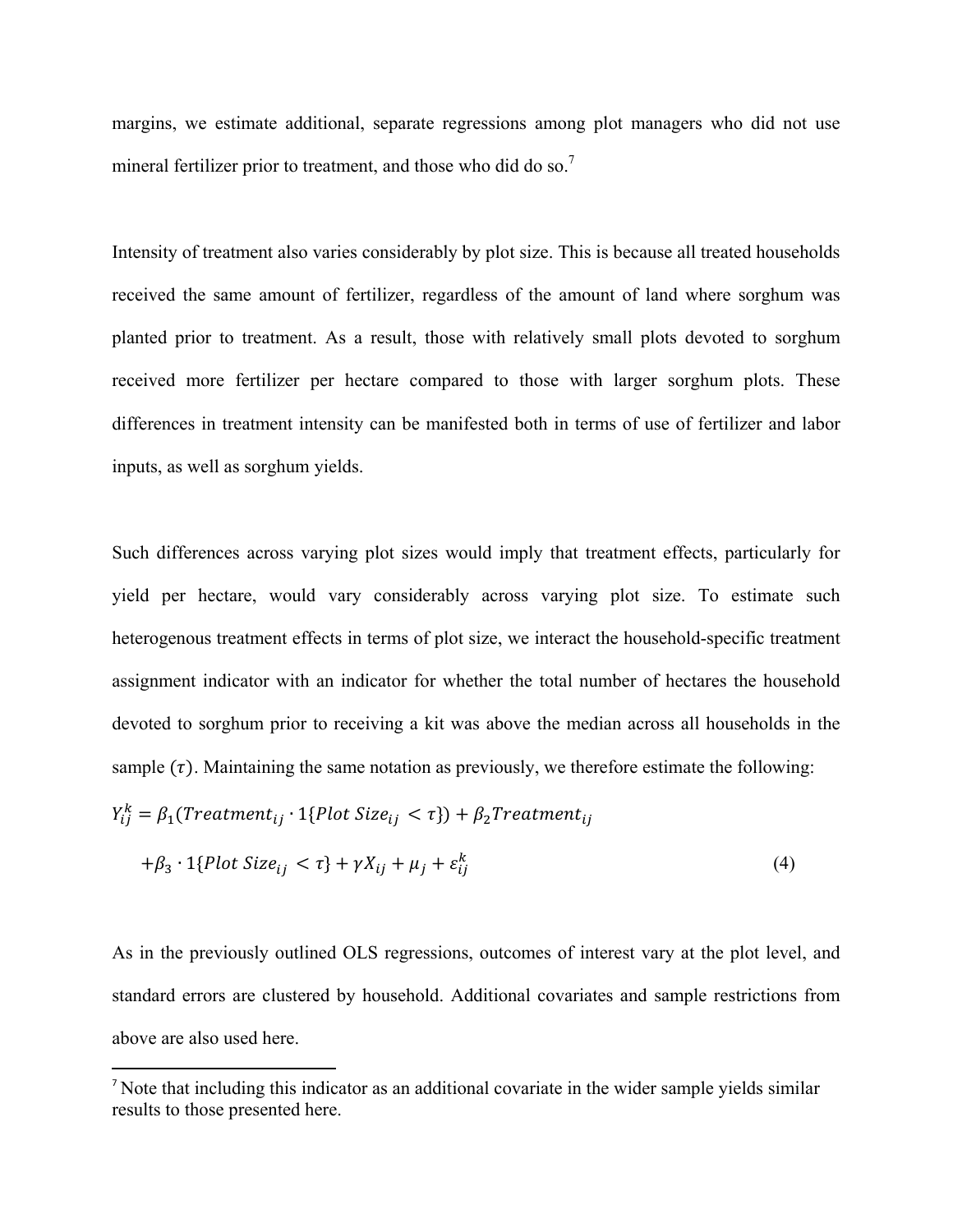In regression (4), the treatment effect for households with below average plot size is determined by the sum of coefficients  $\beta_1$  and  $\beta_2$ . In contrast, the treatment effect of receiving microdosing kits for those with above average plot size is given by  $\beta_2$ . Thus, the difference in treatment effects across plot sizes is encompassed in estimates of  $\beta_1$ .

In addition to estimating the ITT effects of receiving a microdosing kit, we also estimate the Treatment on the Treated (TOT) effects of using mineral fertilizer. To do so, we restrict the sample to those households who were assigned treatment, and we estimate equivalent regressions to (3), where the treatment indicator is replaced by an indicator for having used mineral fertilizer. One important difference with these regressions, is that the indicator for having used mineral fertilizer is specific to the plot. We therefore estimate the following model:

$$
Y_{ij}^{k} = \beta_{1} Fertilizer_{ij}^{k} \cdot 1\{Plot Size_{ij} < \tau\} + \beta_{2} Fertilizer_{ij}^{k}
$$
\n
$$
+ \beta_{3} \cdot 1\{Plot Size_{ij} < \tau\} + \gamma X_{ij} + \mu_{j} + \varepsilon_{ij}^{k}
$$
\n
$$
\tag{5}
$$

In this regression, fertilizer use is interacted with the same below median plot size indicator as used previously. As before, this indicator is based on the total landholdings managed by plot manager *i* at baseline, where sorghum was the main crop. We continue using this indicator here for several reasons: to maintain comparable heterogeneous treatment effect estimates to those in the ITT estimates; we estimate heterogeneous effects by this baseline characteristic, which must therefore be specific to the plot manager as we have plot manager panel data (not plot-specific panel data); and treatment was allocated to the household or plot manager, as it is not possible to enforce microdosing or fertilizer use on particular plots.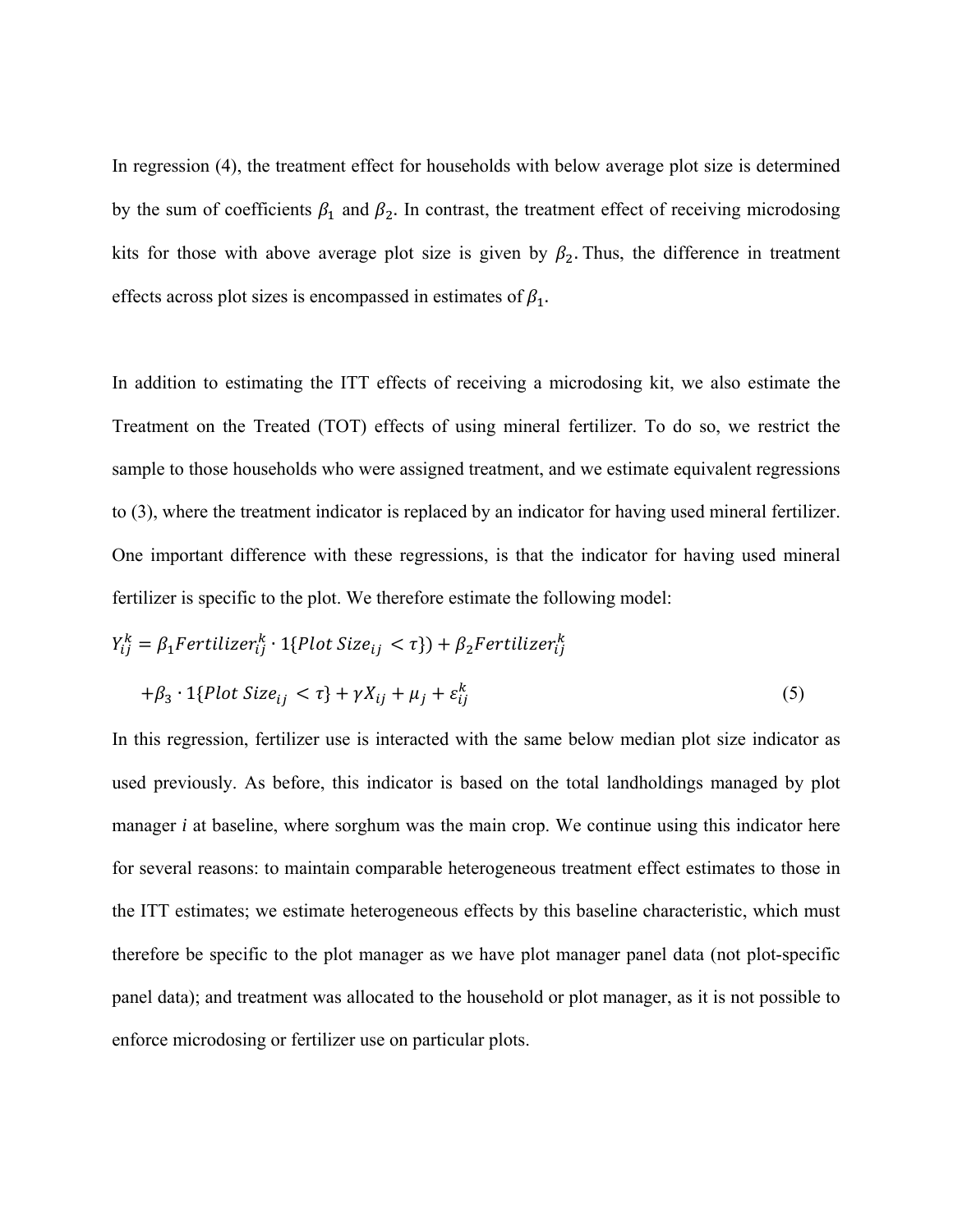#### **Results**

We first present the microdosing adoption results from estimating regressions (1) and (2) at the household and plot levels respectively, before turning to the intent to treat and treatment on the treated results for input substitution and yield.

### *A. Microdosing Adoption*

The household level adoption intent to treat results described in regression (1) are presented in Table 3. Microdosing knowledge is relatively high among households who were targeted based on their social network characteristics. Households that were targeted with random assignment of starter kits and training in treatment Group A had 7.2 percentage points higher knowledge than the control households, whereas households targeted with either degree or eigenvector centrality treatments were 26 percentage points and 23.4 percentage points, respectively, higher.

Higher microdosing knowledge did yield slightly higher adoption rates among the social network targeted groups, but not until several years after the initial starter kits were distributed. In the agricultural season that the starter kits were distributed, the change in microdosing between the baseline and the 2014 agricultural season was 6.7 percentage points higher relative to the control in the randomly assigned (T1) households, while adoption rates were 7.3 and 9.1 percentage points higher in the degree and eigenvector centrality treatments. Though there are only small differences in the magnitude of the adoption rates between treatments, each treatment effect is significantly different from the other according to our hypothesis tests presented in Table 3.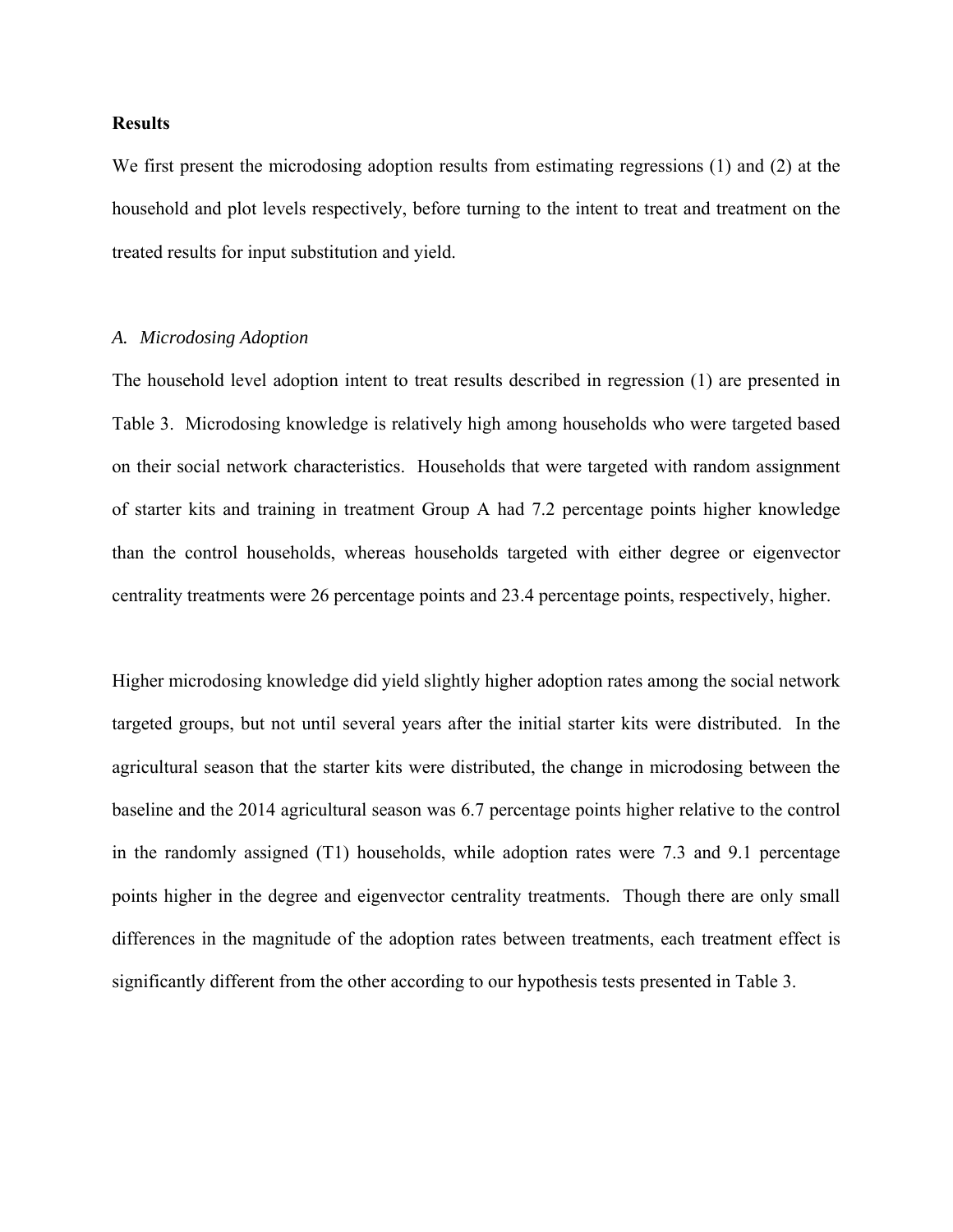Where there is higher divergence between treatment groups in adoption rates is when we consider the change in adoption between the first agricultural season in 2014 and the 2017 agricultural season. Microdosing adoption continues to increase over this period, but by only 1.6 percentage points in the randomly assigned treatment group one. Adoption rates in both the degree and eigenvector centrality rates increase by 26.9 percentage points and 29.2 percentage points respectively.

In Table 4, we estimate the microdosing knowledge and adoption intent to treat effects at the plot level, estimating the treatment effect heterogeneity with respect to female farmers. We estimate these effects with the full sample in columns 1-3 and a restricted subsample of sorghum plots in columns 4-6. The knowledge and adoption patterns are similar with respect to the household level results presented in Table 3, though the magnitude of the effects is different as the number of plots are much larger from the census data than the number of households in the household sample. The treatment effects for all three treatments is slightly smaller when we consider only the restricted subsample of sorghum plots suggesting that some microdosing knowledge may have spilled over to other types of crops cultivated.

Of particular interest with the plot level results is the estimation of gender heterogeneity at the plot level. Microdosing knowledge was lower among female farmers when considering the full sample of plots in treatment group one (3.5 percentage points lower than men) and treatment group three (5.7 percentage points lower than men). In the sorghum plot restricted subsample, women's knowledge of microdosing in 8.4 percentage points lower in the eigenvector centrality group. Microdosing adoption differences among female farmers were found primarily in the first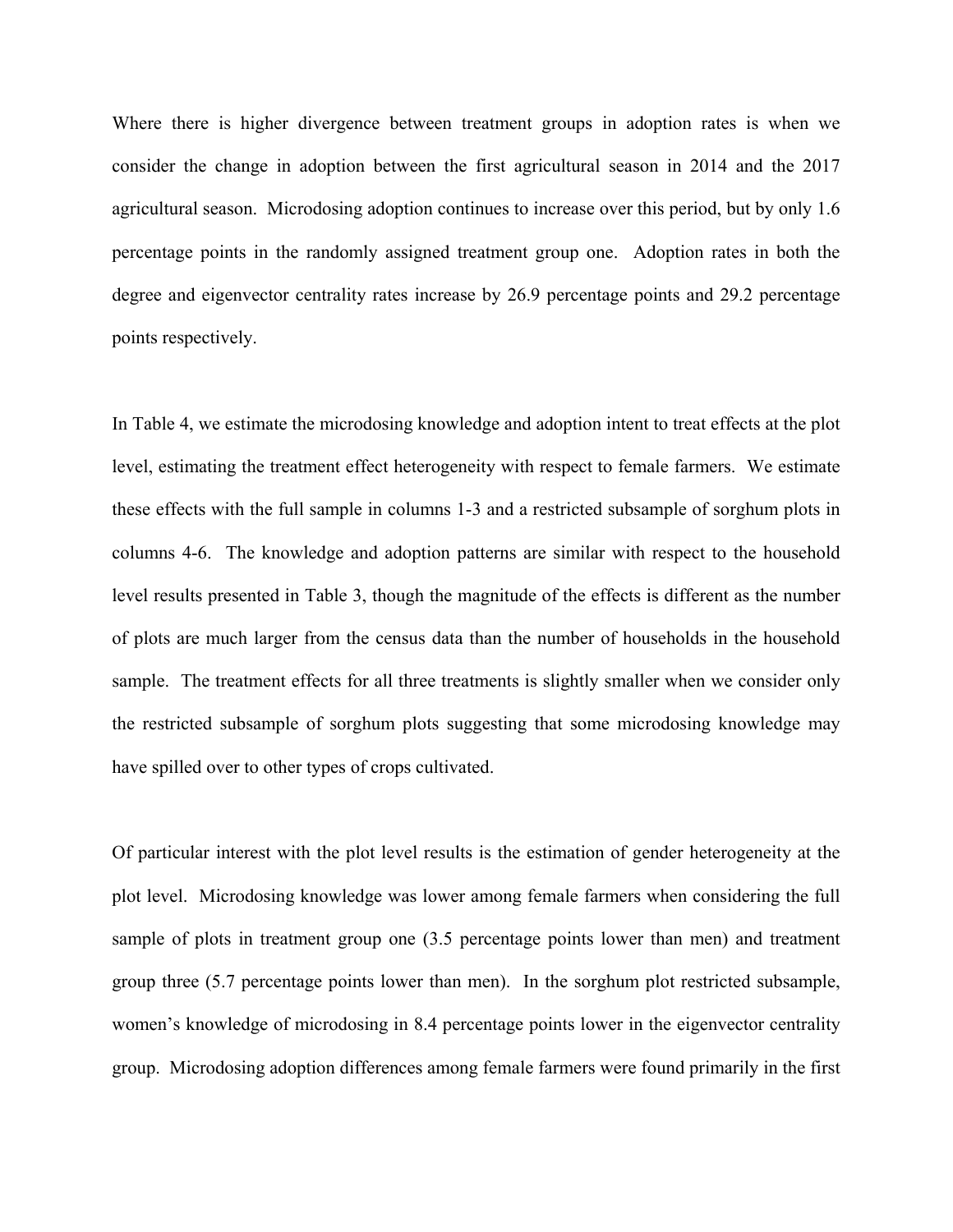year after the starter kit distribution, but not in the three subsequent agricultural seasons. This indicates that the lower adoption rates among women persisted in the subsequent seasons with female farmers not increasing adoption relative to men. In the first season after the distribution of the starter kits, women in the randomly assigned starter kit group were 1 percentage point less likely than men to adopt microdosing, while in the degree treatment group they were 2.5 percentage points less likely to adopt. These adoption rate differences were also estimated in the sorghum plot subsample.

## *B. Input Substitution and Yield Effects*

Table 5 summarizes results for estimating OLS regression (3). Here, we see very significant treatment effects on the amount of fertilizer used on plots managed by male sorghum plot managers in the first year after kits were distributed. In particular, receiving a microdosing kit increases fertilizer use by 107 to 160 percent. With fertilizer use post-treatment averaging around 10 kilograms, these coefficient estimates imply an average increase of roughly 11 to 16 kilograms per hectare-per capita.

#### [TABLE 5]

Coefficient estimates are similar across the three different specifications, including for the smaller subsample of plots where fertilizer was not used at baseline. Thus, in terms of fertilizer use, treatment effects occurred at both the extensive and intensive margins, encouraging household members to use mineral fertilizer where they had not done so previously, as well as encouraging sorghum farmers to use more mineral fertilizer than previously.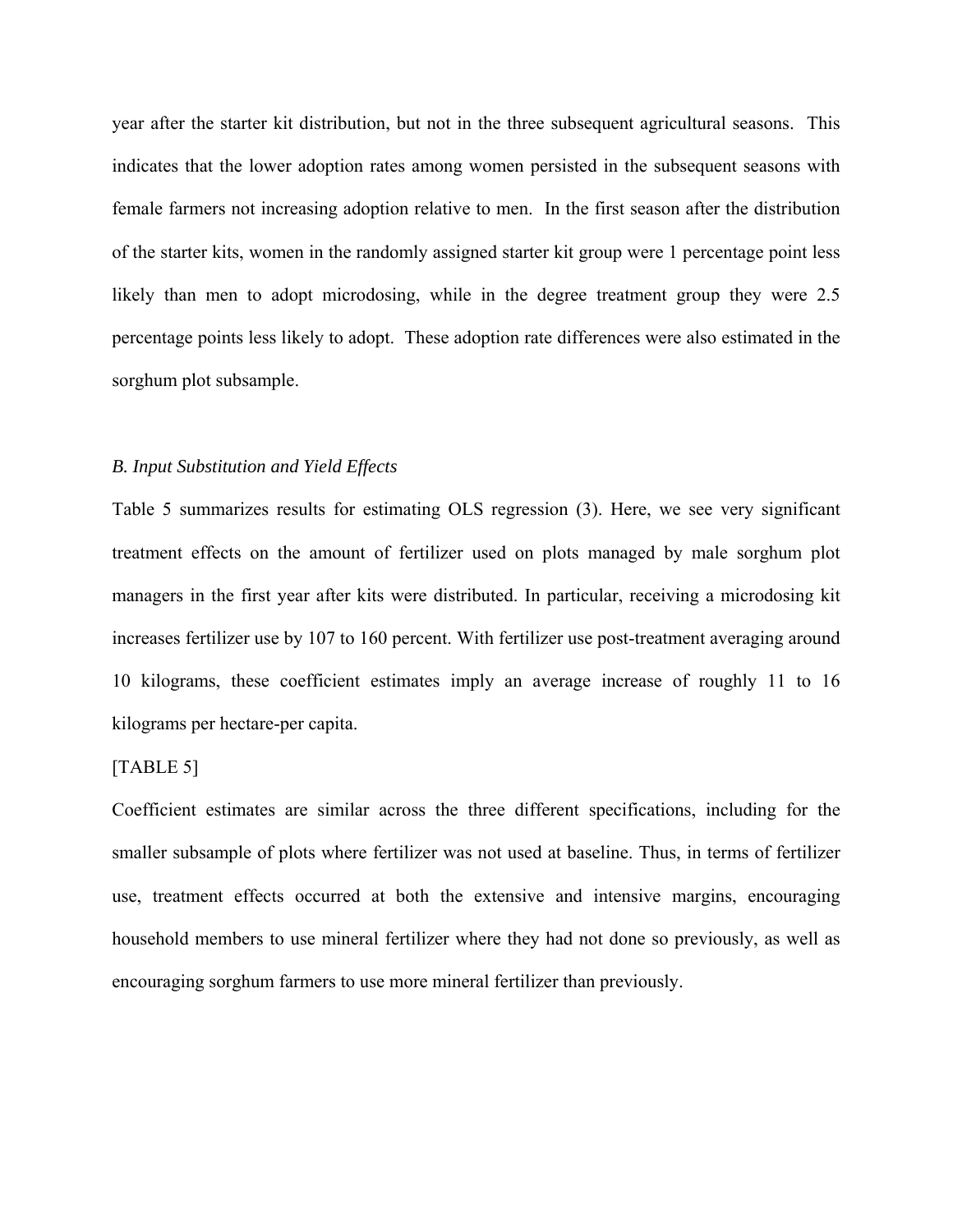With such strong treatment effects on fertilizer use, it is perhaps somewhat surprising that estimated treatment effects on labor and yield are so low in magnitude and imprecisely estimated. Yet, this underestimation of treatment effects under the assumption of strictly linear treatment effects appears to be due to the fact that treatment effects are in fact non-linear in plot size, which is consistent with the fact that treatment intensity varied depending on households' baseline landholdings.

These results for the first year after treatment (2014) contrast sharply with those in 2017. Four years after kits were distributed, there was no identifiable impact on fertilizer use or the other outcomes.

The results summarized in Tables 5 and 6 demonstrate that treatment effects were maintained through the final round of surveying for a specific sub-group of plot managers, namely, those who managed below median-sized sorghum plots and had not used any mineral fertilizer on their sorghum plots prior to the intervention.

Turning first to fertilizer as the outcome variable, treatment effects are higher for plots below the median plot size compared to those above. ITT estimates imply an increase in fertilizer use of 180 percent for plots below the median, and 91 percent for plots above the median. These differences across plot size are driven primarily by plot managers who did not use fertilizer prior to our intervention. For this sub-sample of plot managers, ITT estimates imply an increase in fertilizer use of 220 percent for plots below the median, and 103 percent for plots above the median. With fertilizer averaging around 10 kilograms per hectare-per capita, these estimates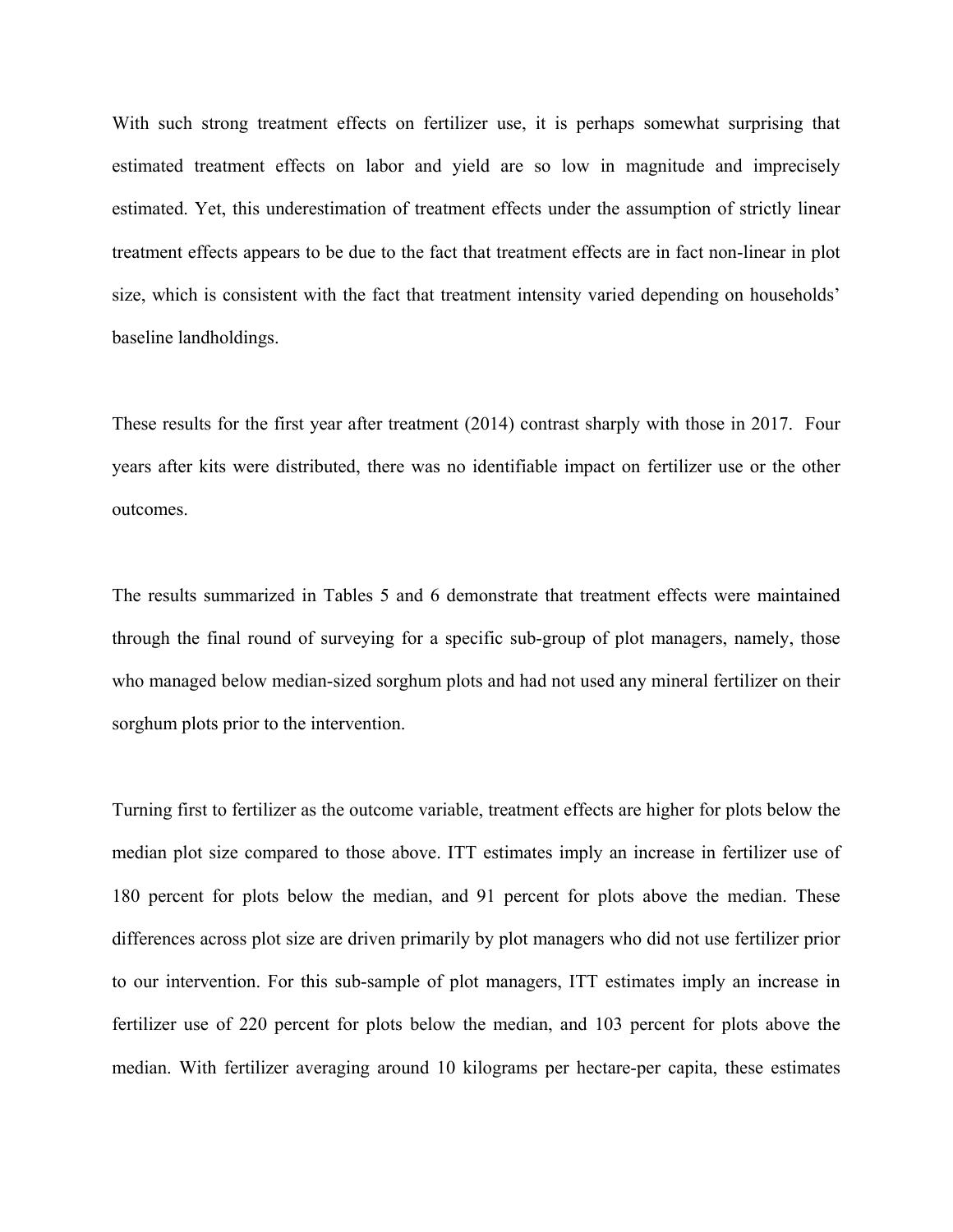imply an increase of 22 kilograms per hectare for the smallest plots managed, and an increase of 10 kilograms for the largest plots.

The results also indicate that the majority of treatment effects for smaller landholders were due to the changes in fertilizer use at the extensive margin. Among plot managers who had already been using fertilizer prior to our intervention, there were also significant increases in fertilizer use. But among sorghum farmers with below median plot size, treatment effects at the intensive margin were significantly lower, with a 98% average increase in fertilizer use. Among sorghum farmers with above median plot size, treatment effects at the intensive margin were somewhat higher, at around 133%.

[TABLE 5]

While sorghum farmers increased the amount of fertilizer used on their fields, these significant increases in inputs did not necessarily translate into yield gains. One reason for this may be constraints in other inputs required for microdosing. As microdosing is a labor-intensive technique, increases in household labor would be required for the technique to be most effective. However, results in Table 5 suggest that treated households did not increase labor allocation. They may already be labor-constrained and have little available time to spare.

Despite the lack of response to treatment in terms of household labor, there was some considerable yield response due to treatment. Farmers with below median plots at baseline saw a 16% increase in yield if they received microdosing kits. In contrast, farmers with above median plots saw a 22% decrease in yield in response to receiving kits. These differences in yield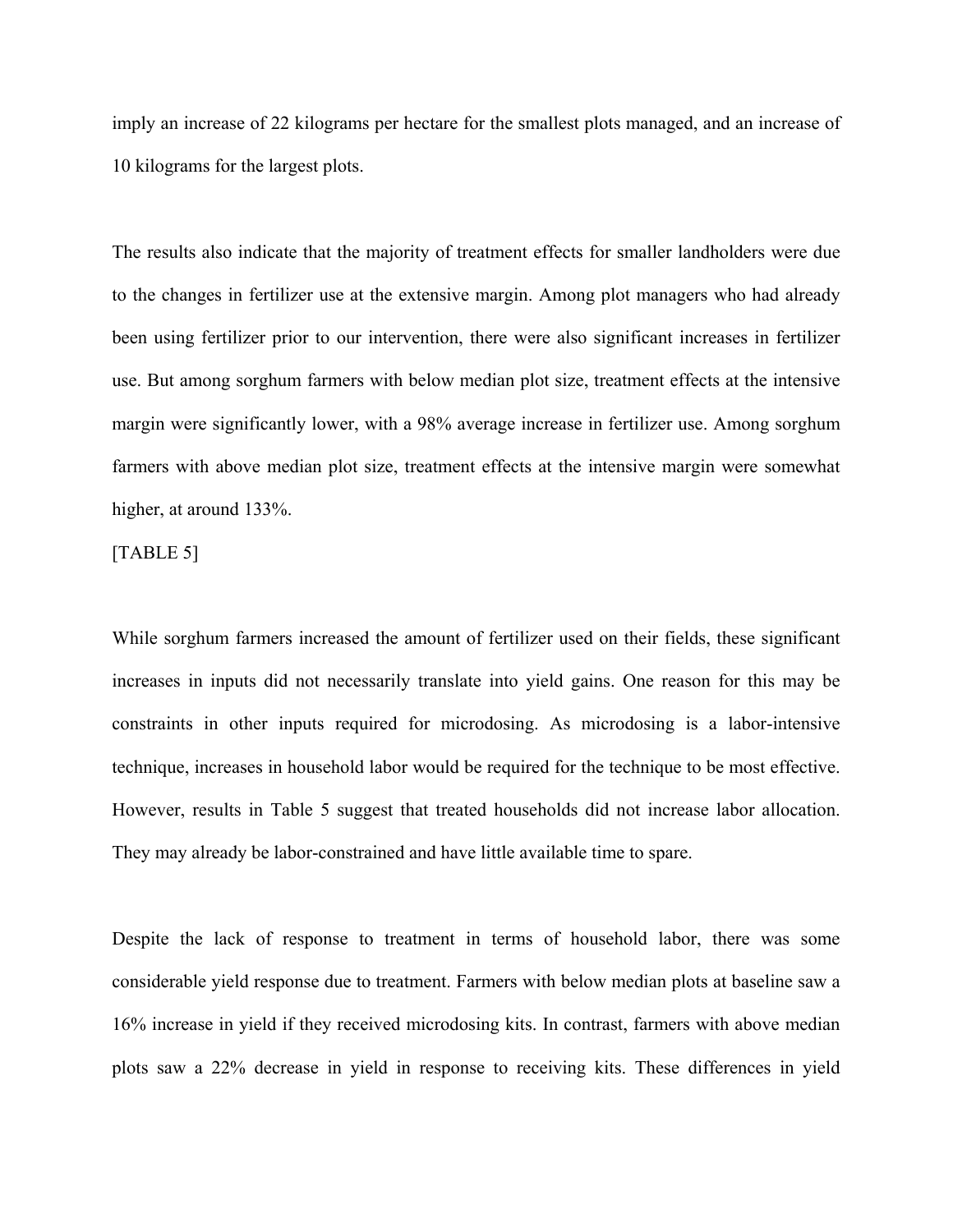response are most notable at the extensive margin, where smaller landholders who had already been using fertilizer previously saw a 24% increase in yield, while larger landholders saw a 26% decrease in yield (though the latter estimates are not statistically significant).

These heterogeneous treatment effects suggest that small landholders who are not severely constrained in terms of access to fertilizer and possibly other inputs were the ones to benefit from introduction of microdosing and the free distribution of inputs. However, these effects thus far have only been measured for the year immediately following the distribution of inputs.

In fact, these treatment effects were not maintained when farmers were surveyed again several years later. Results summarized in Table 6 show that there were no discernible treatment effects in terms of labor or yield for any sub-population of sorghum farmers affected. Since there were no labor effects in the first follow-up survey, it is not surprising that there also were none a couple of years later. The lack of yield response can be explained by the fact that there was no similar response to fertilizer use among small landholders who had already been using fertilizer prior to the intervention. Since this sub-population had been the main driver of the yield response in the first year, it is not surprising that there was no similar yield response in 2017.

## [TABLE 6]

One reason for this may potential spillovers from those assigned free kits to other sorghum farmers in the village. Another reason for this is potential dis-adoption of microdosing three years after the initial intervention.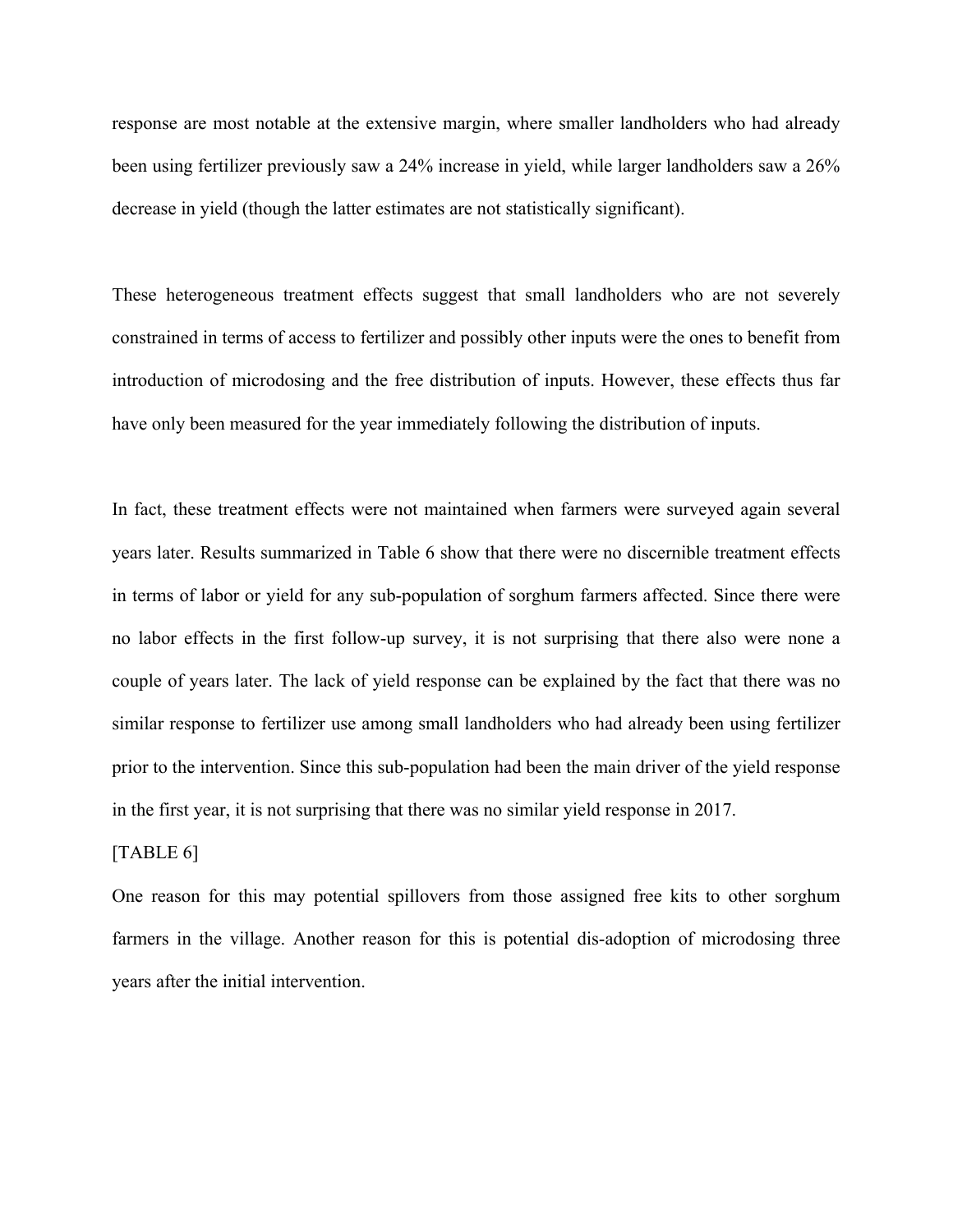On a final note on the ITT estimates, it is notable that where we see a response to treatment four years after the intervention is among small landholders who had not previously used fertilizer. These resource-constrained sorghum farmers increased their fertilizer use by over 100% relative to similar farmers who had not been assigned kits. In contrast, larger landholders who had not used fertilizer in the baseline used 137% less fertilizer compared to similar farmers who had not been allocated treatment. Larger landholders may be more labor-constrained compared to smaller landholders, and the lack of yield response in the initial year may have turned them off from using fertilizer. While smaller landholders also did not see a discernible yield response in the first year, they may be less constrained to continue their efforts in using fertilizer. Clearly, there are many important dynamics at play in terms of adoption, dis-adoption, potential spillovers, and other resource constraints that may attenuate yield response to a labor-intensive fertilizer application technique.

The TOT estimates point towards evidence of spillovers to untreated households rather than disadoption as the likely explanation for the lack of discernible ITT effects three years following the intervention. Results are summarized in Table 7. In terms of fertilizer use, treatment effects were similarly high for both 2014 and 2017. TOT effects were also very similar across the intensive and extensive margins. In 2014, these effects were also similar across all plot sizes. There is some indication that treatment effects in 2017 were slightly higher for smaller landholders. These high and persistent treatment on the treated estimates provide no indication of dis-adoption over the years. Thus, the lack of discernible 2017 effects in the ITT estimates is likely due to adoption of microdosing and fertilizer by many of the untreated households.

[TABLE 7]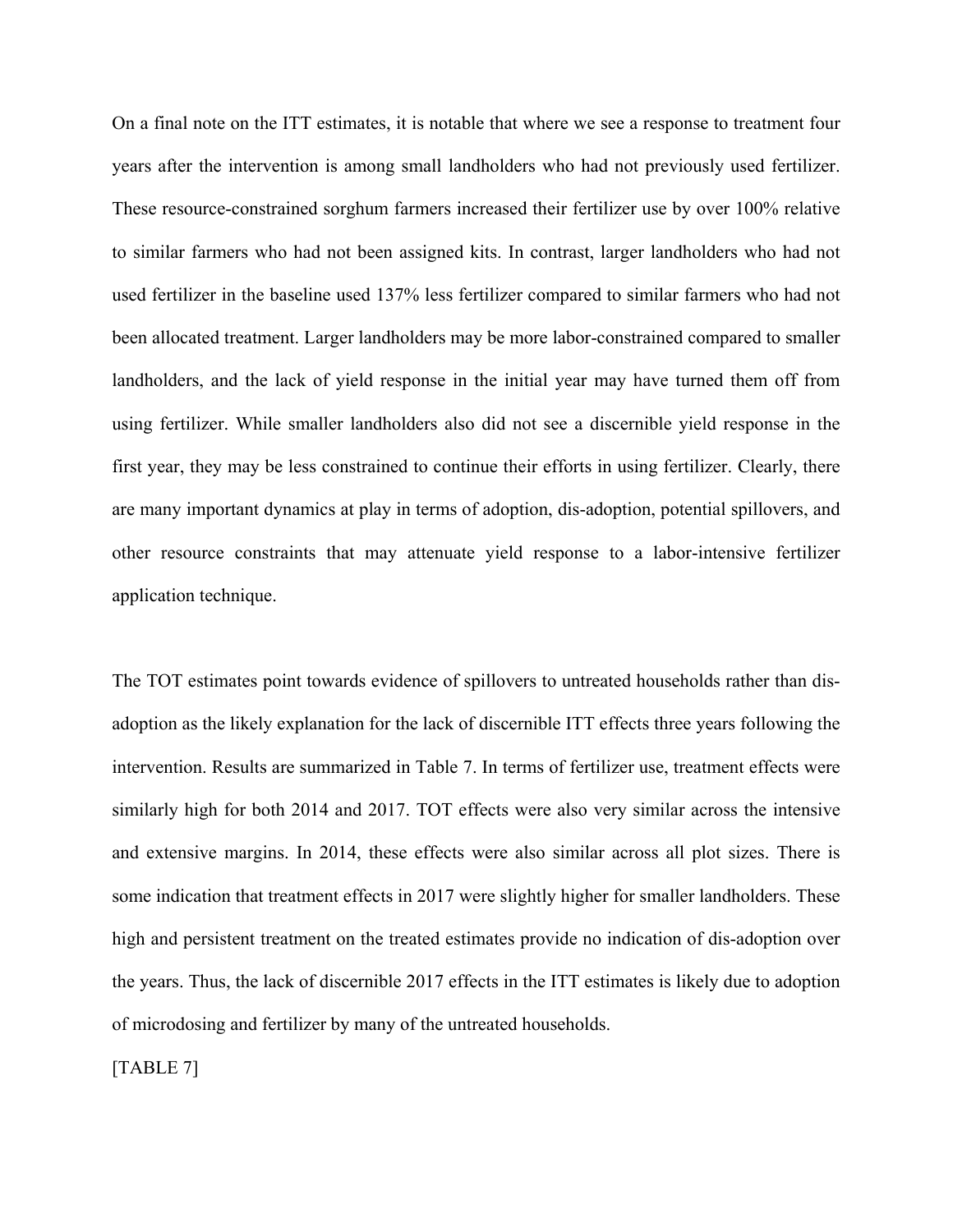In terms of yield response, TOT estimates do indicate considerable heterogeneity, which again points towards further evidence of the importance of other resource constraints that have not been addressed by our intervention. In 2014, yield response was quite significant for larger landholders who had previously already been using fertilizer. Treatment estimates for other subsamples of sorghum plot managers are negative. These results indicate that the least resourceconstrained farmers were the only ones to benefit from receiving additional free inputs.

However, four years following the distribution of free kits, smaller landholders also benefited significantly from receiving such kits. While yield response was by far the highest among the least constrained farmers, small landholders also saw positive yield responses in 2017, with higher yield response at the intensive as opposed to extensive margin.

## **Conclusion**

In sum, the results outlined above indicate that the most effective targeting policy for broadly diffusing a new agricultural technology among subsistence farmers in Burkina Faso would be to provide free inputs and training to the most influential members of the village. This may be because farmers who are socially connected to many others in the village would both encourage their friends to try out a new technology, and they may be more likely to see higher yield gains to doing so because they would be less resource-constrained compared to other village members; the lack of resource constraints would in terms of raising yields would be to target those who already use fertilizer, and therefore are not as severely resource-constrained as other farmers.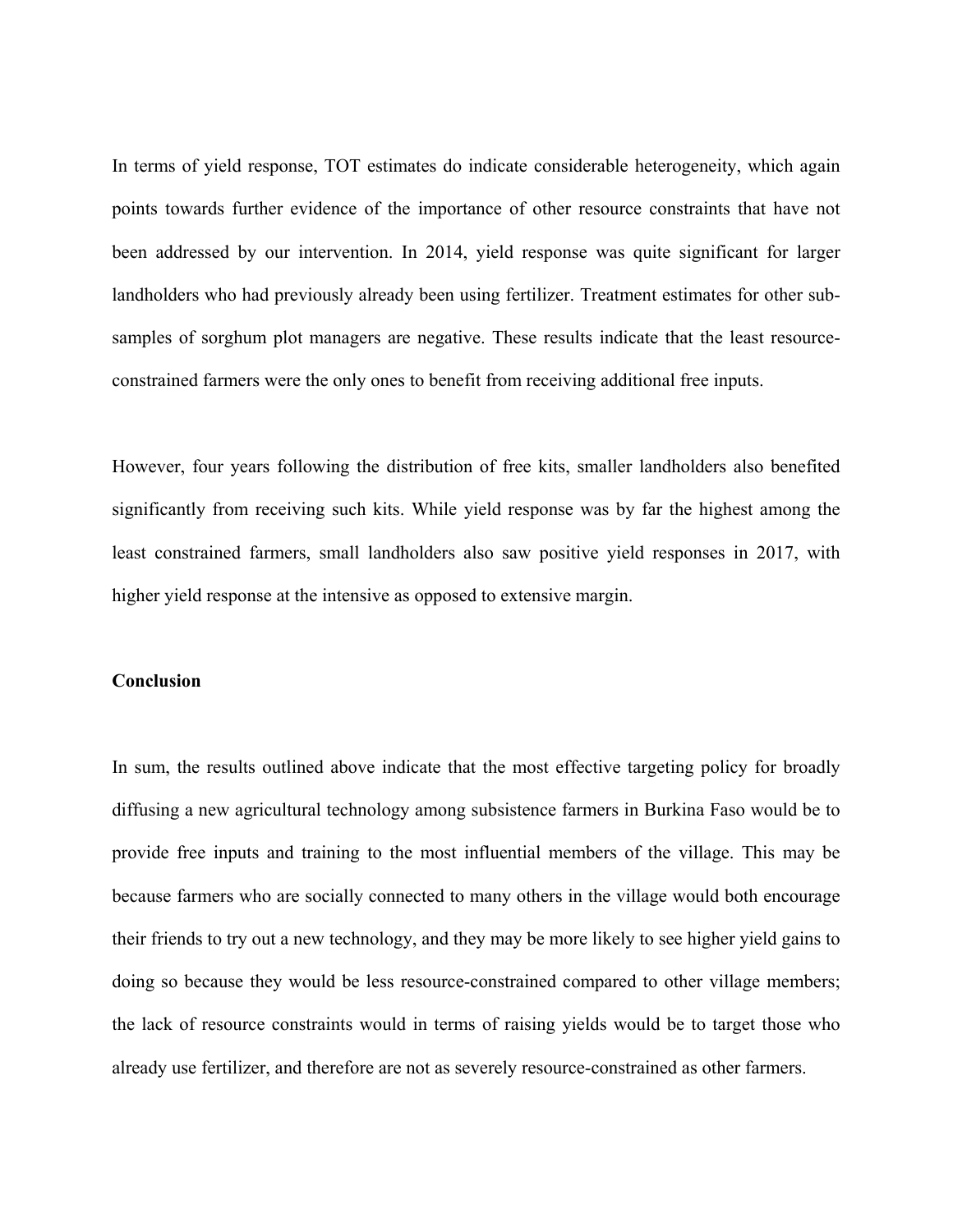However, small landholders more broadly also stand to benefit greatly from encouragement designs such as ours. That small landholders who had already been using fertilizer saw yield gains following the free distribution of fertilizer and seed kits indicates that there is significant potential for raising yields for these more vulnerable farmers.

But in addition, it is critical to also address the other production constraints facing farmers. Farmers in the West African Sahel face a myriad of constraints in terms of available inputs and resources, which prove to be critical complements to inputs such as fertilizer and improved seed.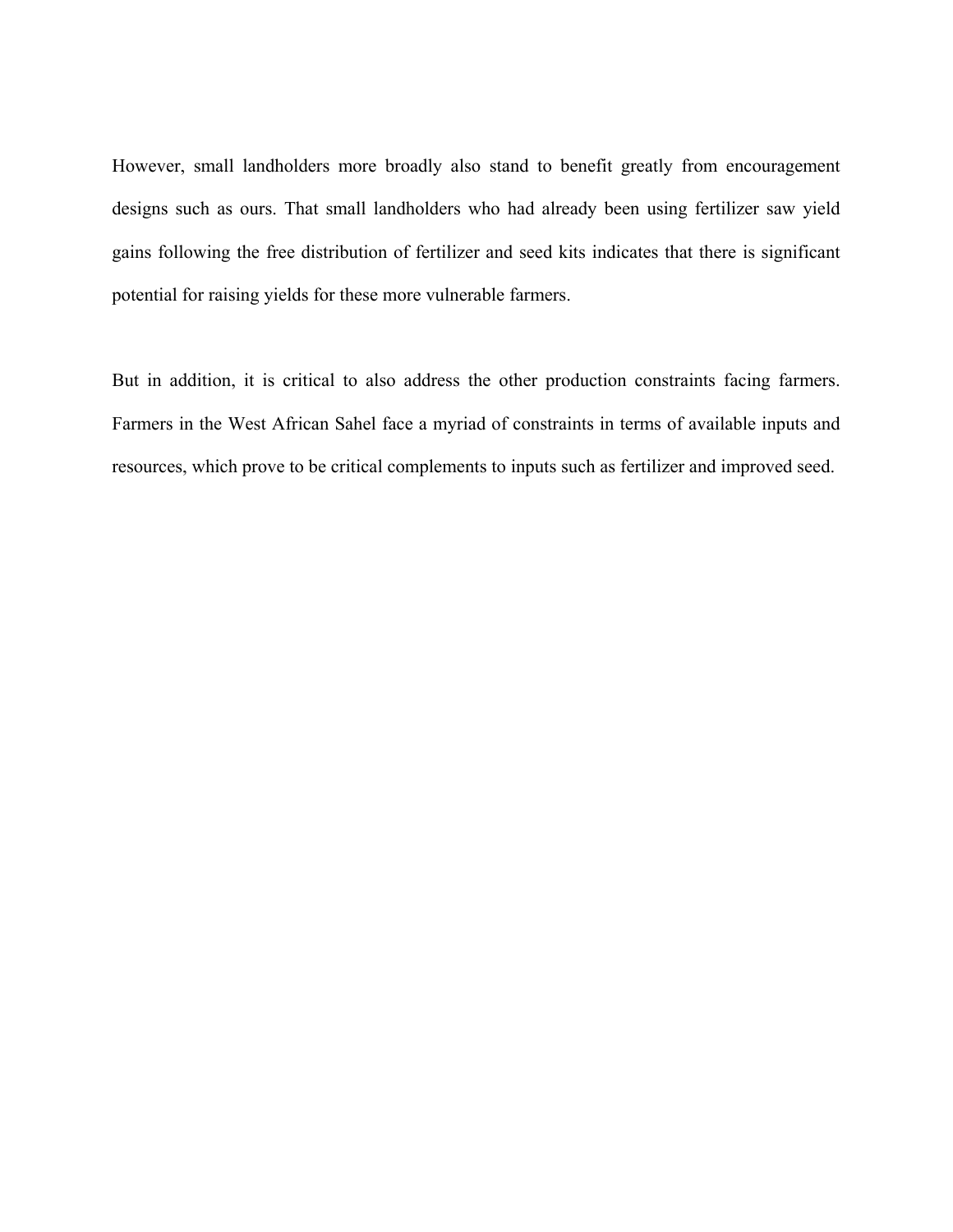## **References**

- Aune, J.B. and Coulibaly, A. (2015). Microdosing of Mineral Fertilizer and Conservation Agriculture for Sustainable Agricultural Intensification in Sub-Saharan Africa. In Sustainable Intensification to Advance Food Security and Enhance Climate Resilience in Africa (pp. 223-234). Springer International Publishing.
- Beaman, L., BenYishay, A., Magruder, J., and A.M. Mobarak. 2015. "Can Network Theorybased Targeting Increase Technology Adoption?" Northwester University working paper. Available at: http://faculty.wcas.northwestern.edu/~lab823/MNW\_june15.pdf.
- Bustos, P., Caprettini, B., and J. Ponticelli. 2016. "Agricultural Productivity and Structural Transformation: Evidence from Brazil." American Economic Review 106(6): 1320-1365.
- Cole, S., Gine, X., Tobacman, J., Topalova, P., Townsend, R., and J. Vickery. 2013. "Barriers to Household Risk Management: Evidence from India." American Economic Journal: Applied Economics 5(1): 104-35.
- Duflo, E., Kremer, M., and J. Robinson. 2008. "How High Are Rates of Return to Fertilizer? Evidence from Field Experiments in Kenya." American Economic Review 98(2): 482-88.
- ICRISAT, Fertilizer Microdosing, January 2009.
- ICRISAT, Fertilizer Microdosing, July 2012.
- Jackson, M.O. 2008. Social and Economic Networks. Princeton, NJ: Princeton University Press.
- Karlan, D., Osei, R., Osei-Akoto, I., and C. Udry. 2014. "Agricultural Decisions after Relaxing Credit and Risk Constraints." Quarterly Journal of Economics 129(1): 597-652.
- Ministere de l'Agriculture, de l'Hydraulique et des Resources Halieutiques. 2010. Diagnostic du secteur Semencier du Burkina Faso. Document final. Ouagadougou, Burkina Faso, November.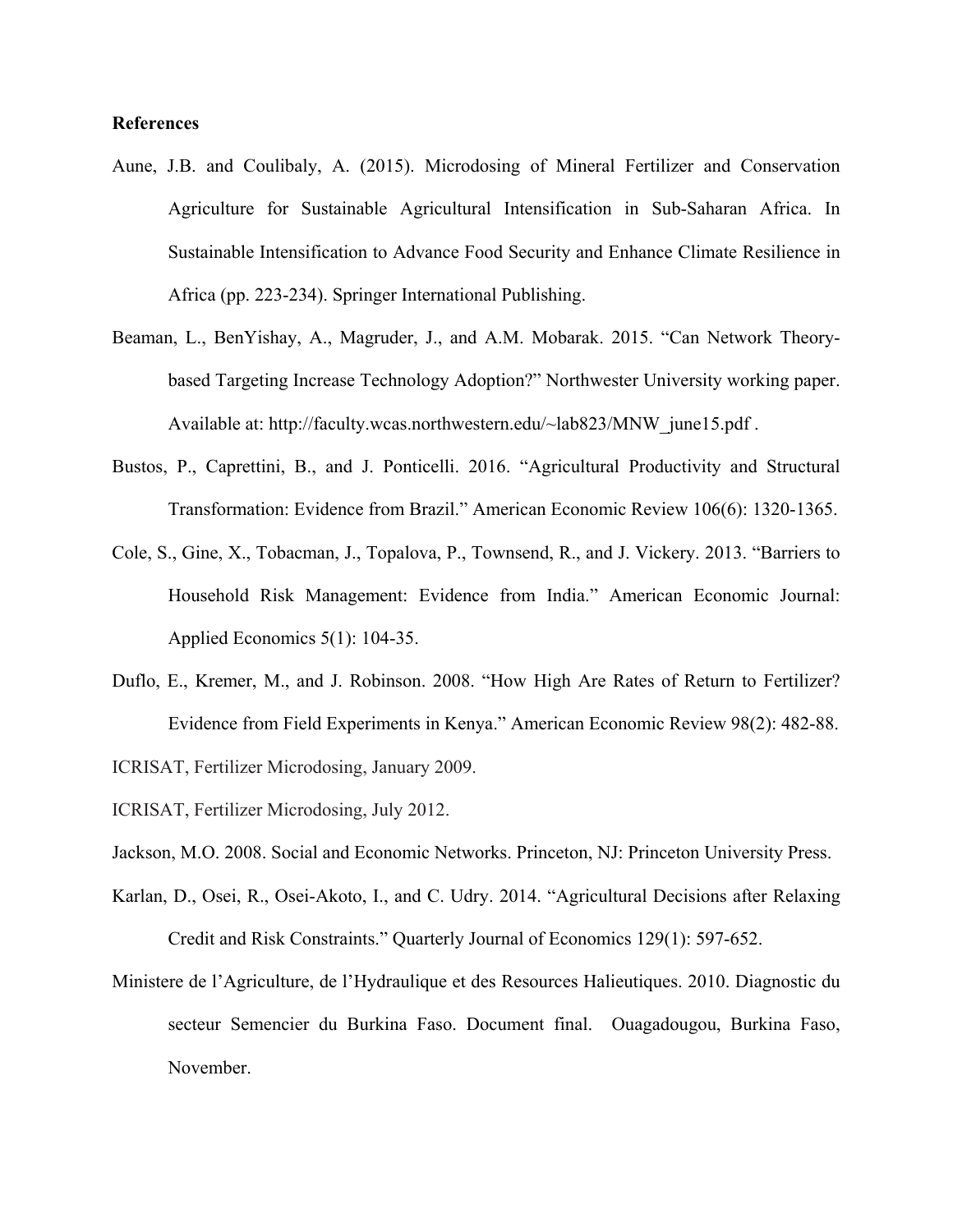| Table 1. Pre-intervention household demographic characteristics |                |                 |              |           |       |            |         |
|-----------------------------------------------------------------|----------------|-----------------|--------------|-----------|-------|------------|---------|
|                                                                 |                |                 | Untreated    |           |       |            |         |
|                                                                 | All households |                 | households   |           |       |            |         |
|                                                                 |                |                 |              |           |       | Treated    |         |
|                                                                 |                |                 |              |           |       | households |         |
|                                                                 | $(N=2,376)$    |                 | $(N=1, 435)$ |           |       | $(N=941)$  |         |
| <b>VARIABLES</b>                                                | Mean           | SD <sub>1</sub> | Mean         | <b>SD</b> | Mean  | <b>SD</b>  | p-Value |
|                                                                 |                |                 |              |           |       |            |         |
| Head age                                                        | 48.75          | 15.28           | 48.92        | 15.34     | 48.49 | 15.19      | 0.54    |
| Female head of household                                        | 0.12           | 0.32            | 0.13         | 0.33      | 0.10  | 0.30       | 0.05    |
| Number of adult males                                           | 2.32           | 1.70            | 2.32         | 1.70      | 2.32  | 1.71       | 0.99    |
| Number of adult females                                         | 2.79           | 1.90            | 2.82         | 1.84      | 2.74  | 1.98       | 0.40    |
| Number of all adults                                            | 5.47           | 3.18            | 5.51         | 3.11      | 5.40  | 3.30       | 0.48    |

Table 1. Pre-intervention household demographic characteristics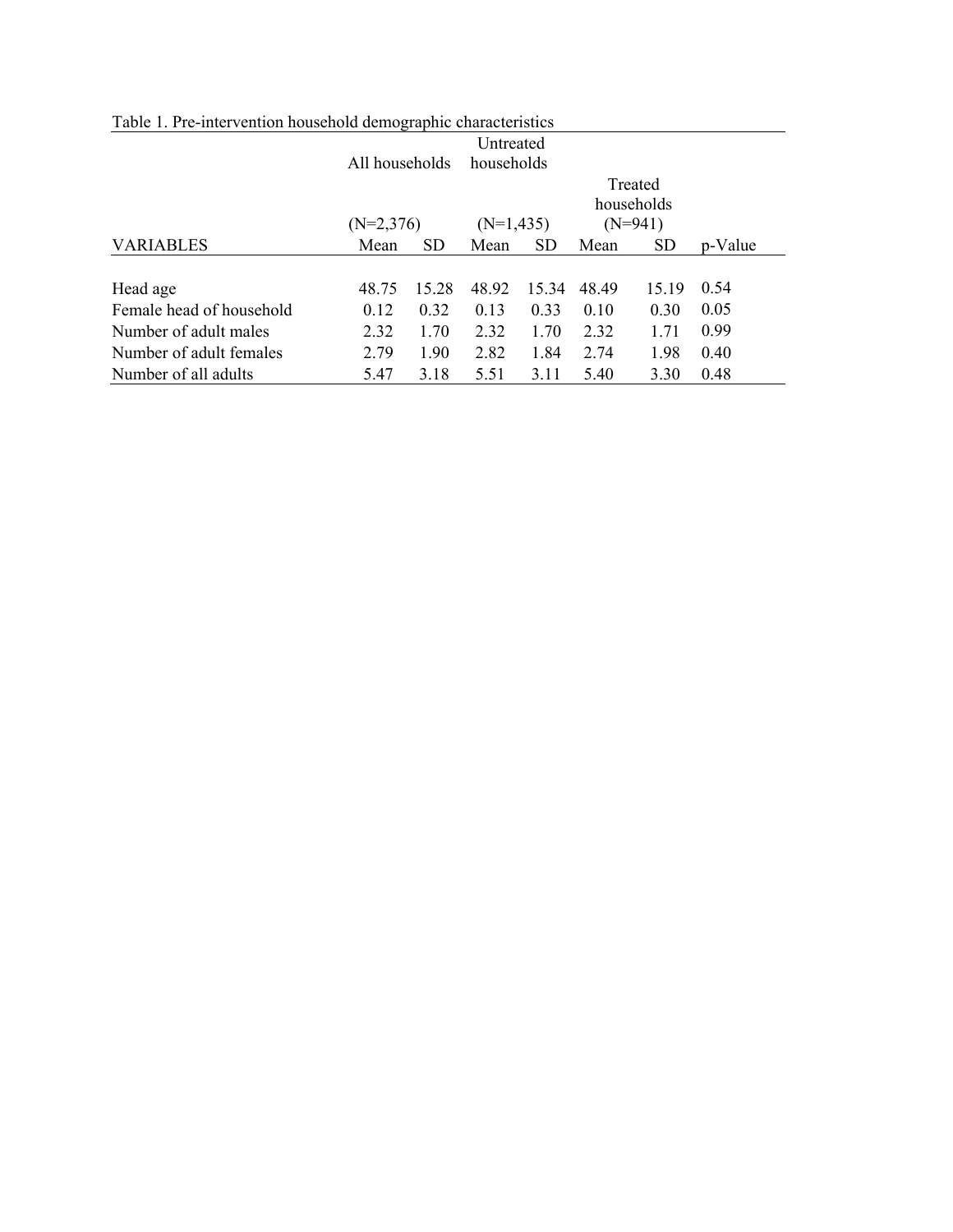|                                                     | All households |           |                       |           |                    |                   |         |
|-----------------------------------------------------|----------------|-----------|-----------------------|-----------|--------------------|-------------------|---------|
|                                                     |                |           |                       |           |                    | Treated           |         |
|                                                     |                |           | Untreated             |           | households         |                   |         |
|                                                     | $(N=2,376)$    |           | households $(N=1435)$ |           | $(N=941)$          |                   |         |
| <b>VARIABLES</b>                                    | Mean           | <b>SD</b> | Mean                  | <b>SD</b> | Mean               | <b>SD</b>         | P-Value |
|                                                     |                |           |                       |           |                    |                   |         |
| Crop choice, plot size, and land holding            |                |           |                       |           |                    |                   |         |
| HH has $plot(s)$ where main crop is millet          | 0.42           | 0.49      | 0.42                  | 0.49      | 0.41               | 0.49              | 0.62    |
| HH has plot(s) where main crop is maize             | 0.10           | 0.30      | 0.11                  | 0.31      | 0.10               | 0.30              | 0.50    |
| HH has plot(s) where main crop is rice              | 0.01           | 0.12      | 0.01                  | 0.12      | 0.01               | 0.12              | 0.96    |
| HH has plot(s) where main crop is peanut            | 0.12           | 0.32      | 0.10                  | 0.30      | 0.13               | 0.34              | 0.02    |
| HH has plot(s) where main crop is niebe             | 0.07           | 0.25      | 0.07                  | 0.25      | 0.07               | 0.26              | 0.54    |
| HH has $plot(s)$ where main crop is other crop type | 0.00           | 0.05      | 0.00                  | 0.05      | 0.00               | 0.05              | 0.99    |
| Number of plots                                     | 3.35           | 2.10      | 3.35                  | 2.08      | 3.37               | 2.12              | 0.85    |
| Number of sorghum plots                             | 2.38           | 1.72      | 2.39                  | 1.78      | 2.36               | 1.64              | 0.72    |
| Total land holding                                  | 4.61           | 4.05      | 4.61                  | 4.09      | 4.61               | 3.99              | 0.99    |
| Total sorghum land                                  | 3.48           | 3.37      | 3.44                  | 3.18      | 3.55               | 3.64              | 0.46    |
| Total millet land                                   | 0.87           | 1.92      | 0.92                  | 2.19      | 0.81               | 1.39              | 0.22    |
| Total maize land                                    | 0.07           | 0.33      | 0.08                  | 0.37      | 0.07               | 0.27              | 0.62    |
| Total rice land                                     | 0.02           | 0.45      | 0.03                  | 0.57      | 0.01               | 0.10              | 0.26    |
| Total peanut land                                   | 0.09           | 0.36      | 0.08                  | 0.34      | 0.11               | 0.38              | 0.08    |
| Total niebe land                                    | 0.07           | 0.34      | 0.07                  | 0.35      | 0.07               | 0.32              | 0.91    |
| Total other crops land                              | 0.00           | 0.03      | 0.00                  | 0.04      | 0.00               | 0.02              | 0.40    |
| Agricultural labor (person-days/ha)                 |                |           |                       |           |                    |                   |         |
| Total labor at plowing                              | 10.10          | 10.26     | 10.22                 | 10.35     | 9.92               | 10.12 0.55        |         |
| Total labor at planting                             | 13.95          | 11.31     | 14.07                 | 11.37     | 13.78              | 11.22 0.58        |         |
| Total labor at fertilizer application               | 2.62           | 4.89      | 2.51                  | 4.85      | 2.79               | 4.95              | 0.24    |
| Total labor at manure application                   | 5.06           | 6.55      | 5.15                  | 6.52      | 4.92               | 6.59              | 0.41    |
| Total labor at weeding                              | 38.37          | 36.25     | 39.22                 | 36.12     | 37.08              | 36.43 0.18        |         |
| Total labor at harvest                              | 15.78          | 13.23     | 15.98                 | 13.34     | 15.47              | 13.07 0.42        |         |
| Total labor                                         | 85.97          | 62.31     | 87.24                 | 62.71     | 84.04              | 61.67 0.22        |         |
| Fertilizer application and crop yield in kg/ha      |                |           |                       |           |                    |                   |         |
| Sorghum Yield                                       | 599.50         | 558.00    | 595.90                | 568.80    | 605.10 541.50 0.69 |                   |         |
| Millet yield                                        | 211.00         | 461.80    | 218.10                | 510.60    | 200.10 375.20 0.45 |                   |         |
| Maize yield                                         | 23.51          | 189.50    | 25.97                 | 176.20    | 19.76              | 208.20 0.48       |         |
| Rice yield                                          | 7.82           | 104.60    | 6.50                  | 90.63     | 9.84               | 122.80 0.30       |         |
| Peanut yield                                        | 34.53          | 167.10    | 30.18                 | 165.60    | 41.17              | 169.20 0.05       |         |
| Niebe yield                                         | 12.81          | 75.76     | 13.98                 | 81.36     | 11.01              | 66.33 0.30        |         |
| Fertilizer $(1 = if yes)$                           | 0.44           | 0.50      | 0.42                  | 0.49      | 0.47               | $0.50 \quad 0.03$ |         |
| Fertilizer intensity (kg/ha)                        | 8.29           | 17.29     | 7.63                  | 16.96     | 9.28               | 17.75 0.06        |         |
| Fertilizer price (FCFA/KG)                          | 444.40         | 59.80     | 444.80                | 59.67     | 443.80             | 60.04 0.88        |         |
|                                                     |                |           |                       |           |                    |                   |         |

# Table 2. Pre-intervention household production characteristics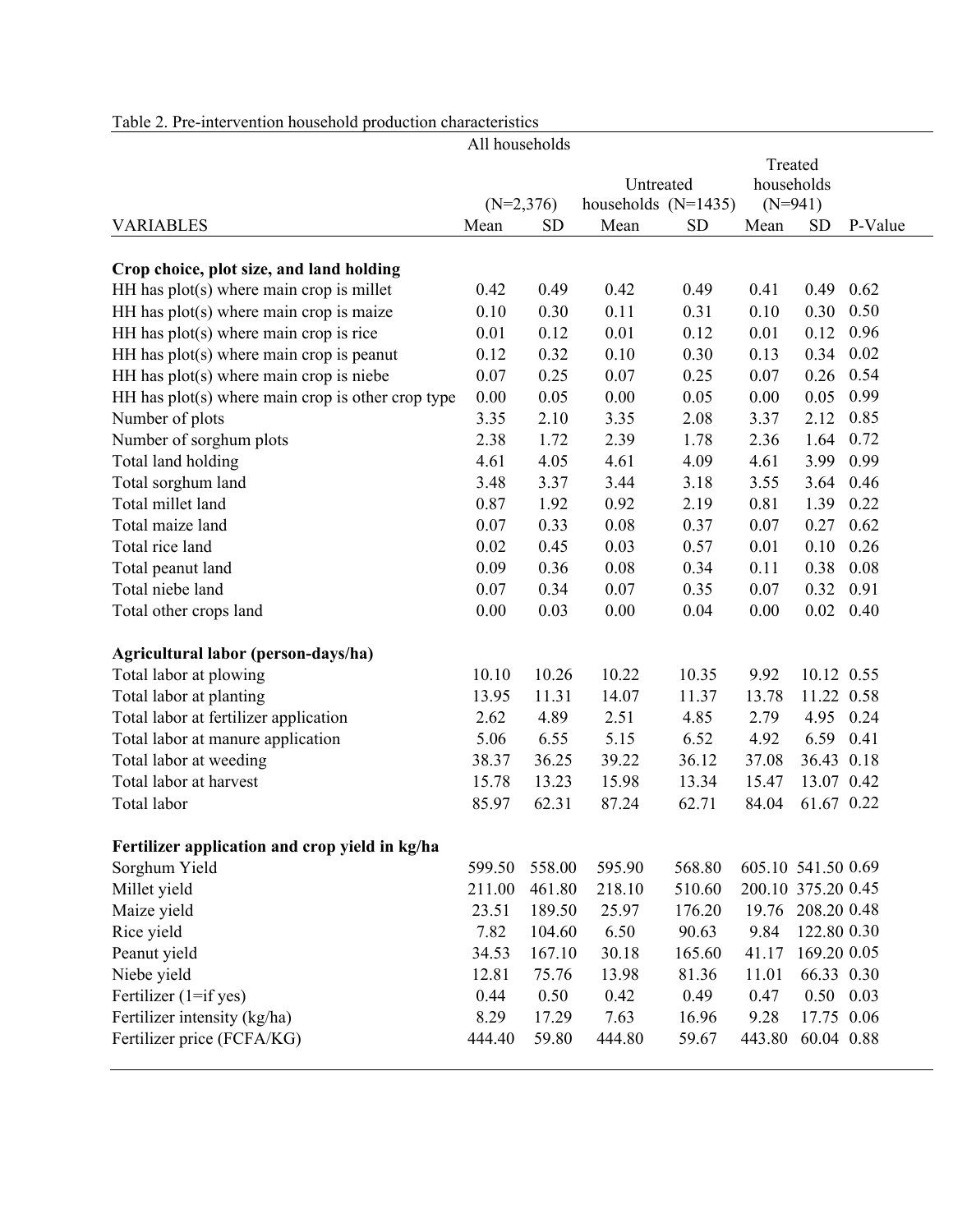| Microdosing<br>Knowledge | Adopted<br>Microdosing | Adopted<br>Microdosing |                 |
|--------------------------|------------------------|------------------------|-----------------|
| coef/se                  | coef/se                | coef/se                |                 |
| $0.072***$               | $0.067***$             | $0.016***$             |                 |
| (0.008)                  | (0.004)                | (0.004)                |                 |
| $0.260***$               | $0.073***$             | $0.269***$             |                 |
| (0.013)                  | (0.010)                | (0.015)                |                 |
| $0.234***$               | $0.091***$             | $0.292***$             |                 |
| (0.014)                  | (0.011)                | (0.016)                |                 |
| $0.002***$               | $0.000***$             | $0.001***$             |                 |
| (0.000)                  | (0.000)                | (0.000)                |                 |
| $0.535***$               | $0.017***$             | $0.027***$             |                 |
| (0.006)                  | (0.002)                | (0.003)                |                 |
| 13,865                   | 14,466                 | 14,466                 |                 |
| 0.000                    | 0.000                  | 0.000                  |                 |
| 0.000                    | 0.000                  | 0.000                  |                 |
| 0.000                    | 0.000                  | 0.000                  |                 |
| 0.000                    | 0.000                  | 0.000                  |                 |
|                          |                        | $(2012 - 2014)$        | $(2014 - 2017)$ |

Table 3: Household Microdosing Adoption: Intent to Treat

note: \*\*\* p<0.01, \*\* p<0.05, \* p<0.1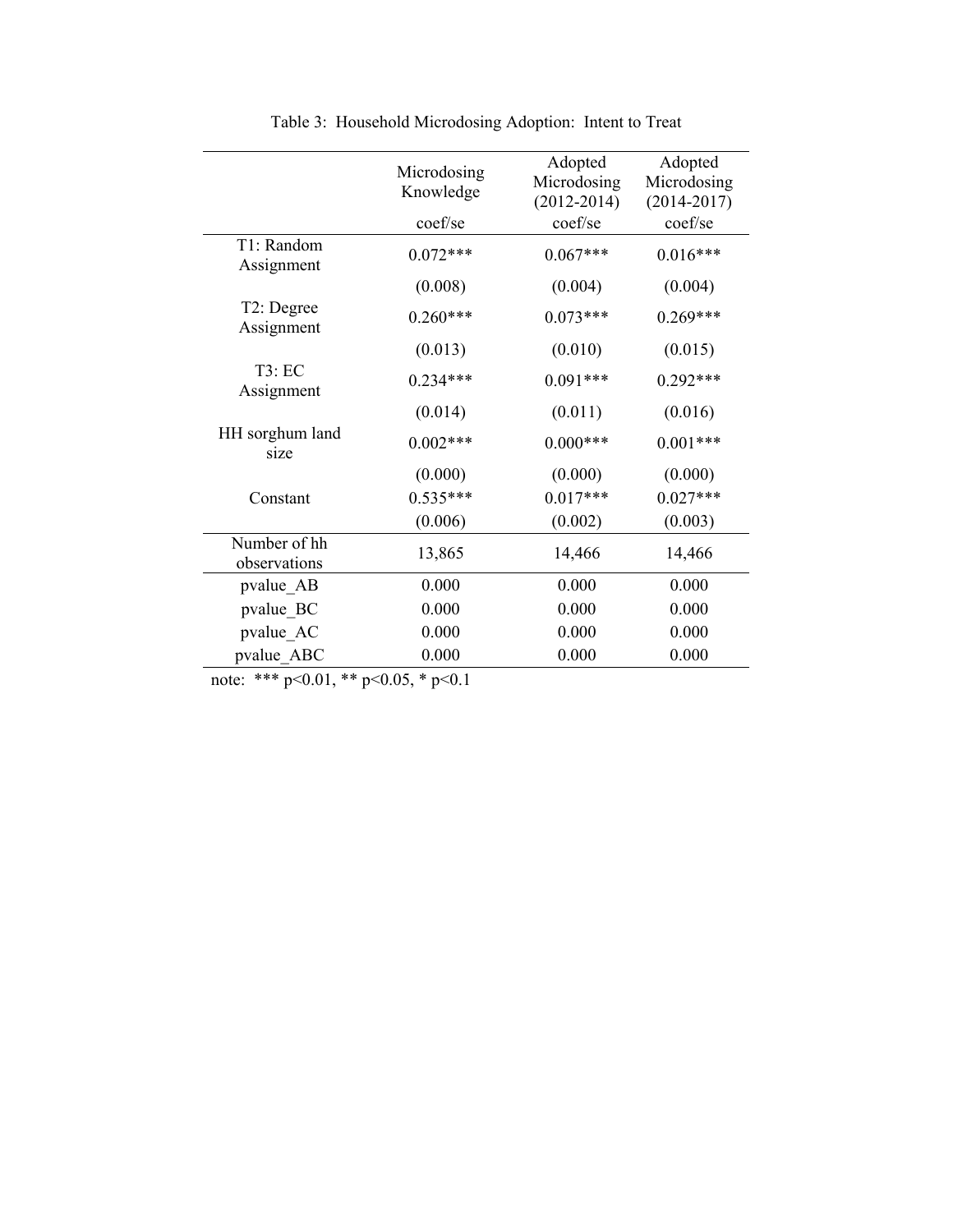|                                | Microdosing<br>Knowledge | Adopted<br>Microdosing<br>$(2012 - 2014)$ | Adopted<br>Microdosing<br>$(2014 - 2017)$ | Microdosing<br>Knowledge | Adopted<br>Microdosing<br>$(2012 - 2014)$ | Adopted<br>Microdosing<br>$(2014 - 2017)$ |  |  |
|--------------------------------|--------------------------|-------------------------------------------|-------------------------------------------|--------------------------|-------------------------------------------|-------------------------------------------|--|--|
|                                |                          |                                           | <b>All Sorghum Plots</b>                  |                          |                                           |                                           |  |  |
|                                | coef/se                  | coef/se                                   | coef/se                                   | coef/se                  | coef/se                                   | coef/se                                   |  |  |
| T1: Random Assignment          | $0.059***$               | $0.022***$                                | 0.001                                     | $0.054***$               | $0.027***$                                | 0.003                                     |  |  |
|                                | (0.011)                  | (0.004)                                   | (0.006)                                   | (0.012)                  | (0.004)                                   | (0.006)                                   |  |  |
| T2: Degree Assignment          | $0.057***$               | $0.024***$                                | $0.134***$                                | $0.041**$                | $0.026***$                                | $0.138***$                                |  |  |
|                                | (0.016)                  | (0.007)                                   | (0.014)                                   | (0.018)                  | (0.008)                                   | (0.015)                                   |  |  |
| T3: EC Assignment              | $0.085***$               | $0.019***$                                | $0.135***$                                | $0.063***$               | $0.024***$                                | $0.132***$                                |  |  |
|                                | (0.018)                  | (0.005)                                   | (0.014)                                   | (0.020)                  | (0.007)                                   | (0.015)                                   |  |  |
| Sex (1=Female)                 | $-0.006$                 | $-0.016***$                               | $-0.024***$                               | 0.002                    | $-0.016***$                               | $-0.024***$                               |  |  |
|                                | (0.013)                  | (0.003)                                   | (0.005)                                   | (0.015)                  | (0.003)                                   | (0.006)                                   |  |  |
| T1 x Female                    | $-0.035**$               | $-0.010**$                                | 0.009                                     | $-0.033$                 | $-0.009*$                                 | 0.000                                     |  |  |
|                                | (0.017)                  | (0.004)                                   | (0.007)                                   | (0.021)                  | (0.005)                                   | (0.008)                                   |  |  |
| T <sub>2</sub> x Female        | 0.019                    | $-0.024***$                               | 0.014                                     | 0.021                    | $-0.025***$                               | 0.031                                     |  |  |
|                                | (0.027)                  | (0.007)                                   | (0.018)                                   | (0.034)                  | (0.008)                                   | (0.028)                                   |  |  |
| T3 x Female                    | $-0.057*$                | $-0.006$                                  | $-0.000$                                  | $-0.084**$               | $-0.013$                                  | $-0.032$                                  |  |  |
|                                | (0.031)                  | (0.008)                                   | (0.018)                                   | (0.040)                  | (0.009)                                   | (0.022)                                   |  |  |
| Land Size (ha)                 | $0.012***$               | $-0.001***$                               | $-0.001$                                  | $0.012***$               | $-0.002***$                               | $-0.002*$                                 |  |  |
|                                | (0.002)                  | (0.000)                                   | (0.001)                                   | (0.002)                  | (0.000)                                   | (0.001)                                   |  |  |
| Constant                       | $0.466***$               | $0.024***$                                | $0.063***$                                | $0.468***$               | $0.028***$                                | $0.064***$                                |  |  |
|                                | (0.010)                  | (0.003)                                   | (0.006)                                   | (0.011)                  | (0.004)                                   | (0.006)                                   |  |  |
| Number of plot<br>observations | 71,378                   | 71,879                                    | 71,879                                    | 47,077                   | 47,184                                    | 47,184                                    |  |  |
| pvalue AB                      | 0.000                    | 0.000                                     | 0.000                                     | 0.000                    | 0.000                                     | 0.000                                     |  |  |
| pvalue BC                      | 0.000                    | 0.000                                     | 0.000                                     | 0.002                    | 0.000                                     | 0.000                                     |  |  |
| pvalue AC                      | 0.000                    | 0.000                                     | 0.000                                     | 0.000                    | 0.000                                     | 0.000                                     |  |  |
| pvalue ABC                     | 0.000                    | 0.000                                     | 0.000                                     | 0.000                    | 0.000                                     | 0.000                                     |  |  |

Table 4: Plot-level Microdosing Adoption: Intent to Treat Effects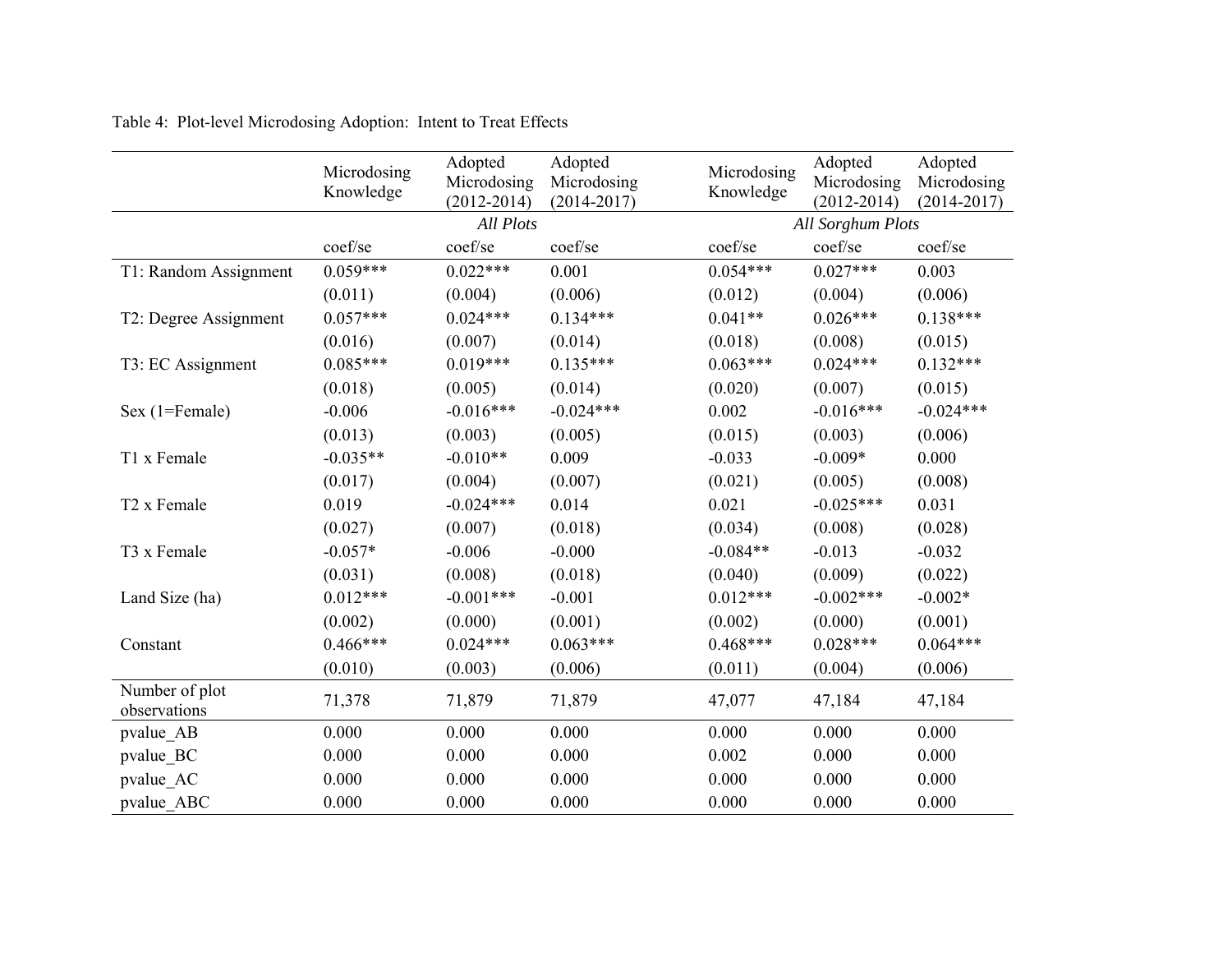|                                                                                    | Fertilizer (kg per hectare)      |                                |                                |                             | Labor (per-capita person-days)<br>per hectare) | Yield (kg per hectare)      |                                |                                |                             |
|------------------------------------------------------------------------------------|----------------------------------|--------------------------------|--------------------------------|-----------------------------|------------------------------------------------|-----------------------------|--------------------------------|--------------------------------|-----------------------------|
|                                                                                    |                                  | No<br>fertilizer               | Fertilizer                     |                             | N <sub>0</sub><br>fertilizer                   | Fertilizer                  |                                | N <sub>0</sub><br>fertilizer   | Fertilizer                  |
|                                                                                    | All plots                        | used at<br>baseline            | used at<br>baseline            | All<br>plots                | used at<br>baseline                            | used at<br>baseline         | All plots                      | used at<br>baseline            | used at<br>baseline         |
| Assigned kit x Below median baseline plot<br>size                                  | 0.89<br>(0.544)                  | 1.183<br>(0.720)               | $-0.347$<br>(0.852)            | 0.176<br>(0.119)            | 0.036<br>(0.174)                               | 0.194<br>(0.176)            | $0.387**$<br>(0.151)           | 0.177<br>(0.209)               | $0.502**$<br>(0.230)        |
| Assigned kit                                                                       | $0.909**$                        | $1.026*$                       | $1.326*$                       | $-0.118$                    | 0.013                                          | $-0.194$                    | $-0.226*$                      | $-0.17$                        | $-0.262$                    |
| Below median baseline plot size                                                    | (0.442)<br>$-0.804**$<br>(0.353) | (0.589)<br>$-0.536$<br>(0.461) | (0.735)<br>$-0.536$<br>(0.564) | (0.097)<br>0.033<br>(0.075) | (0.135)<br>0.023<br>(0.101)                    | (0.153)<br>0.075<br>(0.115) | (0.119)<br>$-0.025$<br>(0.088) | (0.160)<br>$-0.014$<br>(0.122) | (0.181)<br>0.059<br>(0.141) |
| Num. Sorghum Plots at Baseline                                                     | $-0.156$<br>(0.132)              | $-0.159$<br>(0.177)            | $-0.359$<br>(0.231)            | 0.041<br>(0.025)            | 0.029<br>(0.037)                               | $0.104***$<br>(0.038)       | $-0.024$<br>(0.031)            | 0.016<br>(0.041)               | $-0.024$<br>(0.051)         |
| <b>Observations</b>                                                                | 892                              | 488                            | 404                            | 892                         | 488                                            | 404                         | 892                            | 488                            | 404                         |
| R-squared                                                                          | 0.2143                           | 0.2724                         | 0.2169                         | 0.1705                      | 0.2236                                         | 0.2921                      | 0.1254                         | 0.1569                         | 0.2599                      |
| Treatment effect below median plot size<br>Treatment effect above median plot size | 1.799***<br>$0.909**$            | $2.209***$<br>$1.026*$         | $0.979*$<br>1.326*             | 0.058<br>$-0.118$           | 0.049<br>0.013                                 | 0.000<br>$-0.194$           | $0.161**$<br>$-0.226*$         | 0.007<br>$-0.170$              | $0.240*$<br>$-0.262$        |

## Table 5. Estimated Intent to Treat Effects in 2014 (one year after kit allocation and training)

\*\*\* p<0.01, \*\* p<0.05, \* p<0.1. Robust standard errors in parentheses, clustered by household. Village fixed effects are also included in all regressions. Sample is restricted to all male plot managers who managed a sorghum plot prior to treatment and who were also surveyed in both followup periods. Outcome variables are plot-specific, kit assignment and baseline plot size are household-specific, and the number of sorghum plots and fertilizer use at baseline are specific to plot managers. Fertilizer use at baseline refers to baseline sorghum plots only. All outcomes are in natural logarithms (with 0.01 replacing zero's).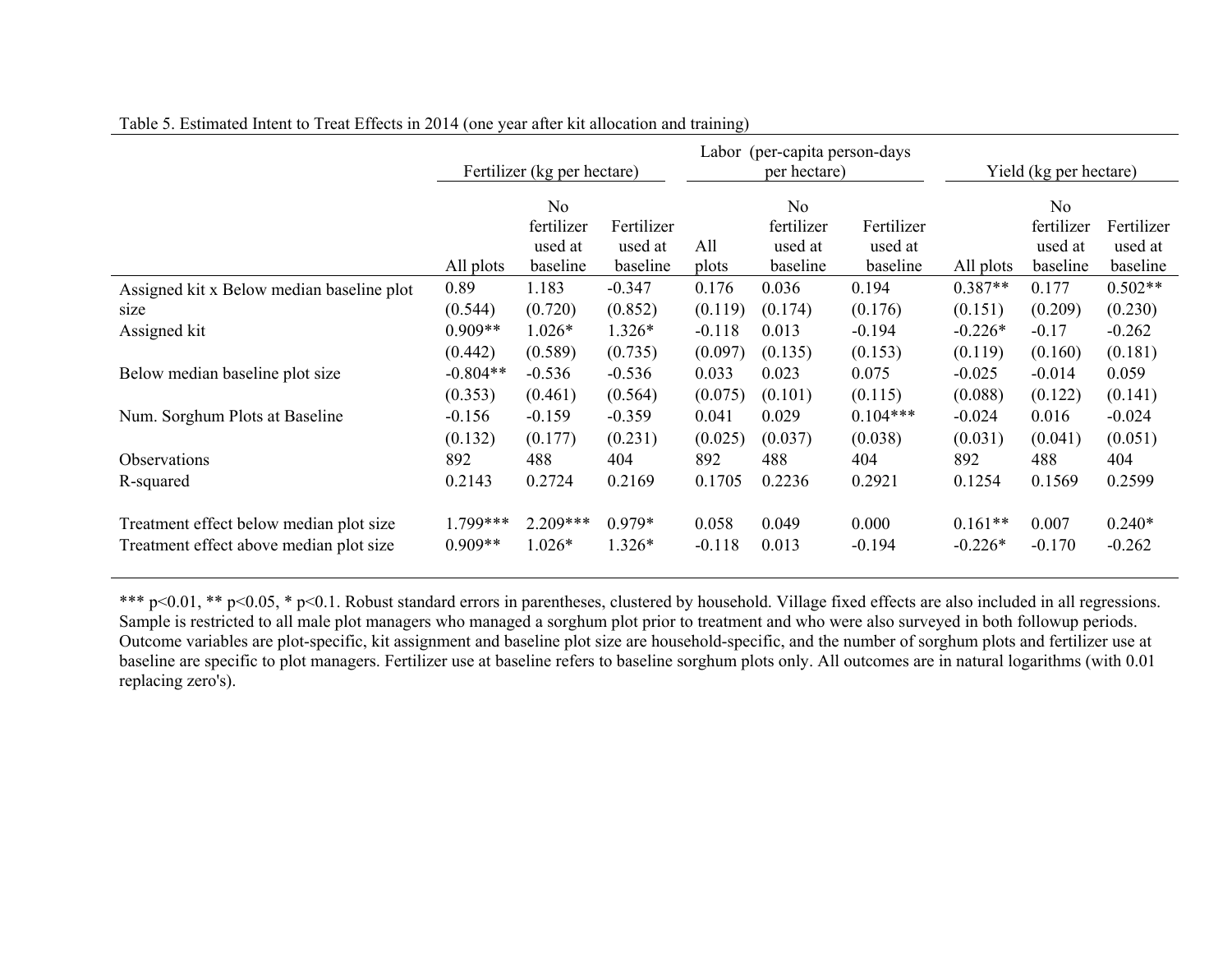|                                           | Fertilizer (kg per hectare) |                |            | Labor (per-capita person-<br>days per hectare) |                |            | Yield (kg per hectare) |                |            |
|-------------------------------------------|-----------------------------|----------------|------------|------------------------------------------------|----------------|------------|------------------------|----------------|------------|
|                                           |                             | N <sub>o</sub> |            |                                                | N <sub>o</sub> |            |                        | N <sub>o</sub> |            |
|                                           |                             | fertilizer     | Fertilizer |                                                | fertilizer     | Fertilizer |                        | fertilizer     | Fertilizer |
|                                           |                             | used at        | used at    | All                                            | used at        | used at    |                        | used at        | used at    |
|                                           | All plots                   | baseline       | baseline   | plots                                          | baseline       | baseline   | All plots              | baseline       | baseline   |
| Assigned kit x Below median baseline plot | 1.332**                     | 2.428***       | $-0.393$   | 0.067                                          | $-0.017$       | 0.141      | 0.148                  | $-0.014$       | 0.227      |
| size                                      | (0.529)                     | (0.767)        | (0.770)    | (0.155)                                        | (0.216)        | (0.245)    | (0.224)                | (0.242)        | (0.384)    |
| Assigned kit                              | $-0.966**$                  | $-1.374**$     | $-0.329$   | $-0.175$                                       | $-0.263*$      | $-0.146$   | $-0.29$                | $-0.093$       | $-0.383$   |
|                                           | (0.416)                     | (0.571)        | (0.639)    | (0.124)                                        | (0.159)        | (0.213)    | (0.191)                | (0.186)        | (0.351)    |
| Below median baseline plot size           | $-0.185$                    | $-0.296$       | 0.694      | 0.068                                          | 0.068          | 0.141      | 0.195                  | 0.217          | 0.292      |
|                                           | (0.324)                     | (0.444)        | (0.490)    | (0.102)                                        | (0.162)        | (0.146)    | (0.124)                | (0.152)        | (0.234)    |
| Num. Sorghum Plots at Baseline            | $-0.069$                    | $-0.072$       | $-0.102$   | $-0.053$                                       | $-0.029$       | $-0.053$   | $-0.071$               | $-0.04$        | $-0.058$   |
|                                           | (0.119)                     | (0.162)        | (0.210)    | (0.037)                                        | (0.055)        | (0.058)    | (0.044)                | (0.058)        | (0.074)    |
| Observations                              | 892                         | 488            | 404        | 892                                            | 488            | 404        | 892                    | 488            | 404        |
| R-squared                                 | 0.2491                      | 0.2672         | 0.2417     | 0.1598                                         | 0.2222         | 0.2459     | 0.1392                 | 0.2098         | 0.2011     |
|                                           |                             |                |            |                                                |                |            |                        |                |            |
| Treatment effect below median plot size   | $0.366**$                   | $1.054***$     | $-0.722$   | $-0.108$                                       | $-0.280$       | $-0.005$   | $-0.142$               | $-0.107$       | $-0.156$   |
| Treatment effect above median plot size   | $-0.966**$                  | $-1.374**$     | $-0.329$   | $-0.175$                                       | $-0.263*$      | $-0.146$   | $-0.290$               | $-0.093$       | $-0.383$   |

Table 6. Estimated Intent to Treat Effects in 2017 (four years after kit allocation and training)

\*\*\* p<0.01, \*\* p<0.05, \* p<0.1. Robust standard errors in parentheses, clustered by household. Village fixed effects are also included in all regressions. Sample is restricted to all male plot managers who managed a sorghum plot prior to treatment and who were also surveyed in both followup periods. Outcome variables are plot-specific, kit assignment and baseline plot size are household-specific, and the number of sorghum plots and fertilizer use at baseline are specific to plot managers. Fertilizer use at baseline refers to baseline sorghum plots only. All outcomes are in natural logarithms (with 0.01 replacing zero's).